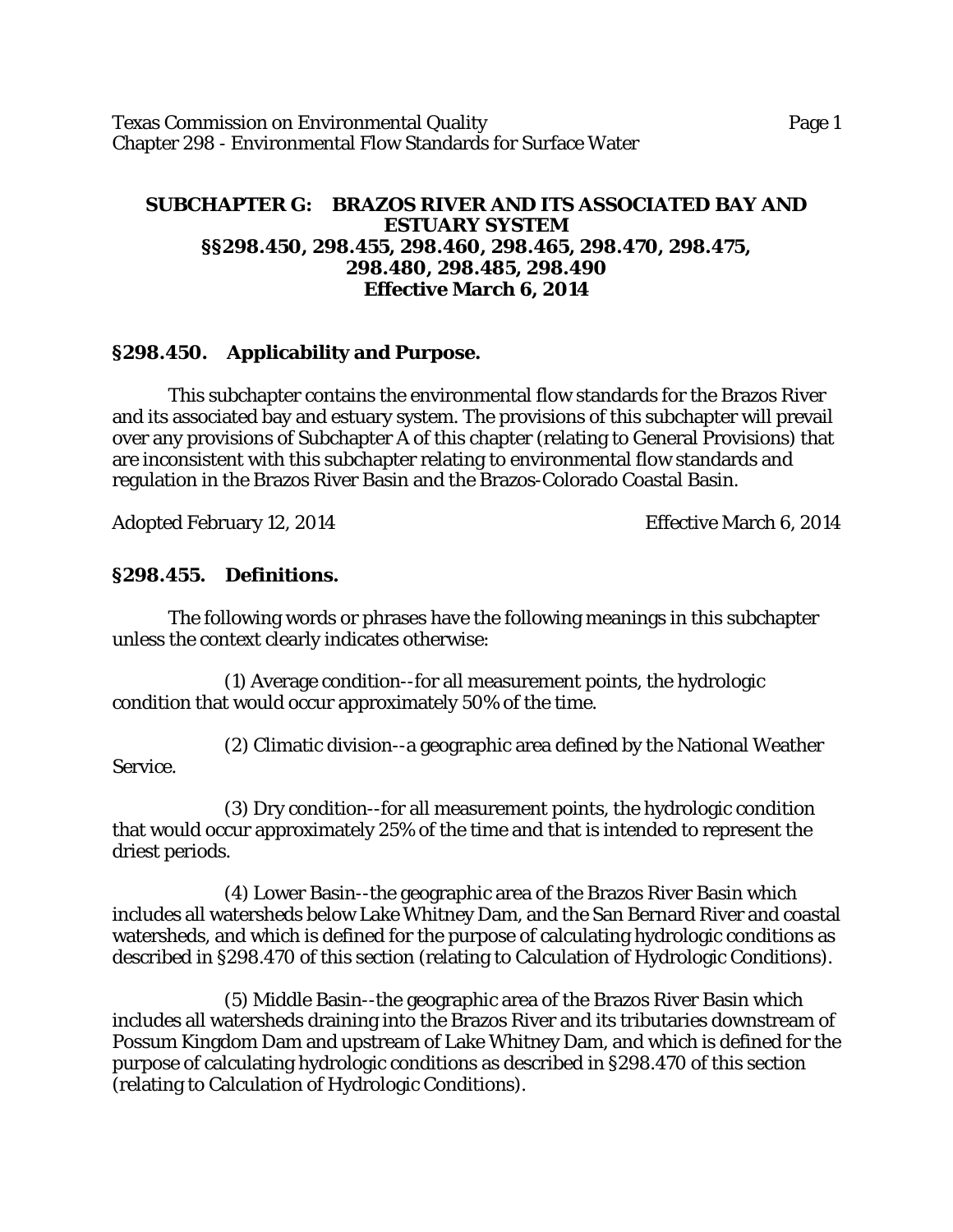Texas Commission on Environmental Quality Page 2 Chapter 298 - Environmental Flow Standards for Surface Water

(6) PHDI--the Palmer Hydrological Drought Index, based on a scale from -6.0 to 6.0, and representing the severity of moisture conditions from extremely dry to extremely wet.

(7) PHDI Index--a regional PHDI, calculated for the Lower Basin, Middle Basin, and Upper Basin, based on ranked values for a period of record from 1895 through 2010, and which is defined for the purpose of calculating hydrologic conditions as described in §298.470 of this title (relating to Calculation of Hydrologic Conditions).

(8) Spring--the period of time March through June, inclusive.

(9) Sound ecological environment--characterized by fish, macroinvertebrate, and riparian vegetation species assemblages that remain relatively intact compared to historical records.

(10) Summer--the period of time July through October, inclusive.

(11) Upper Basin--the geographic area of the Brazos River Basin which includes all watersheds upstream of and draining into Possum Kingdom Lake, and which is defined for the purpose of calculating hydrologic conditions as described in §298.470 of this title (relating to Calculation of Hydrologic Conditions).

(12) Wet condition--for all measurement points, the hydrologic condition that would occur approximately 25% of the time and that is intended to represent the wettest conditions.

(13) Winter--for all measurement points, the period of time November through February, inclusive.

Adopted February 12, 2014 Effective March 6, 2014

## **§298.460. Findings.**

(a) The Brazos River and its associated tributaries and bay and estuary system and the San Bernard River and its associated tributaries are healthy and sound ecological environments.

(b) The commission finds that these sound ecological environments can best be maintained by a set of flow standards that implement a schedule of flow quantities that contain subsistence flow, base flow, and high flow pulses at defined measurement points. Minimum flow levels for these components will vary by season and by year since the amount of precipitation and, therefore, whether a system is in dry, average, or wet base flow conditions, will vary from year to year and within a year from season to season, and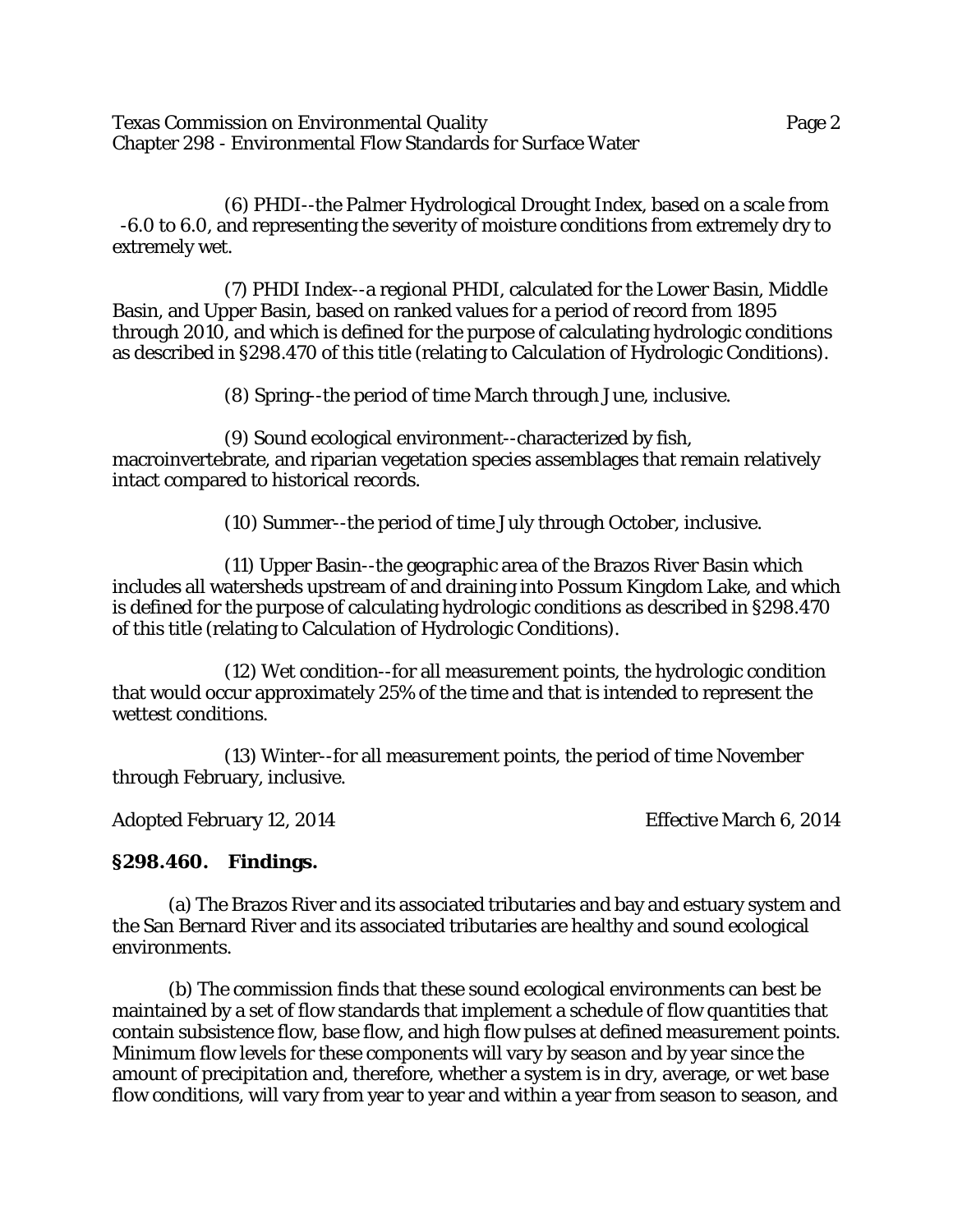Texas Commission on Environmental Quality Page 3 Chapter 298 - Environmental Flow Standards for Surface Water

the number of pulses protected will also vary with the amount of precipitation and hydrologic conditions.

Adopted February 12, 2014 Effective March 6, 2014

### **§298.465. Set-Asides and Standards Priority Date.**

The priority date for the environmental flow standards and set-asides established by this subchapter is March 1, 2012. The priority date for the environmental flow standards will be used in the water availability determination for a new appropriation or for an amendment to an existing water right that increases the amount of water authorized to be stored, taken, or diverted, and has no other purpose.

Adopted February 12, 2014 **Effective March 6, 2014** 

### **§298.470. Calculation of Hydrologic Conditions.**

(a) For new water right authorizations which increase the amount of water authorized to be stored, taken, or diverted as described in §298.10 of this title (relating to Applicability), the determination of the hydrologic condition for a particular season shall be determined once per season. The Palmer Hydrologic Drought Index (PHDI) value present on the last day of the month of the preceding season, as reported by the National Weather Service, and calculated for the geographic area as described in subsection (b) of this section, will determine the hydrologic condition for the following season. For each measurement point specified in this section, the PHDI Index will determine the hydrologic condition, as described in subsection (c) of this section.

(b) The percentage of each climatic division within each geographic area, as defined in §298.455 of this title (relating to Definitions), are:

Figure: 30 TAC §298.470(b)

| <b>CLIMATIC DIVISION</b>  | <b>PERCENTAGE</b><br><b>LOCATED IN</b><br><b>UPPER BASIN</b> | <b>PERCENTAGE</b><br><b>LOCATED IN</b><br><b>MIDDLE BASIN</b> | PERCENTAGE<br><b>LOCATED IN</b><br><b>LOWER BASIN</b> |
|---------------------------|--------------------------------------------------------------|---------------------------------------------------------------|-------------------------------------------------------|
| <b>High Plains</b>        | 2.7%                                                         | N/A                                                           | N/A                                                   |
| <b>Low Rolling Plains</b> | 64.7%                                                        | N/A                                                           | N/A                                                   |

Percentage of Climatic Division Within Each Geographic Area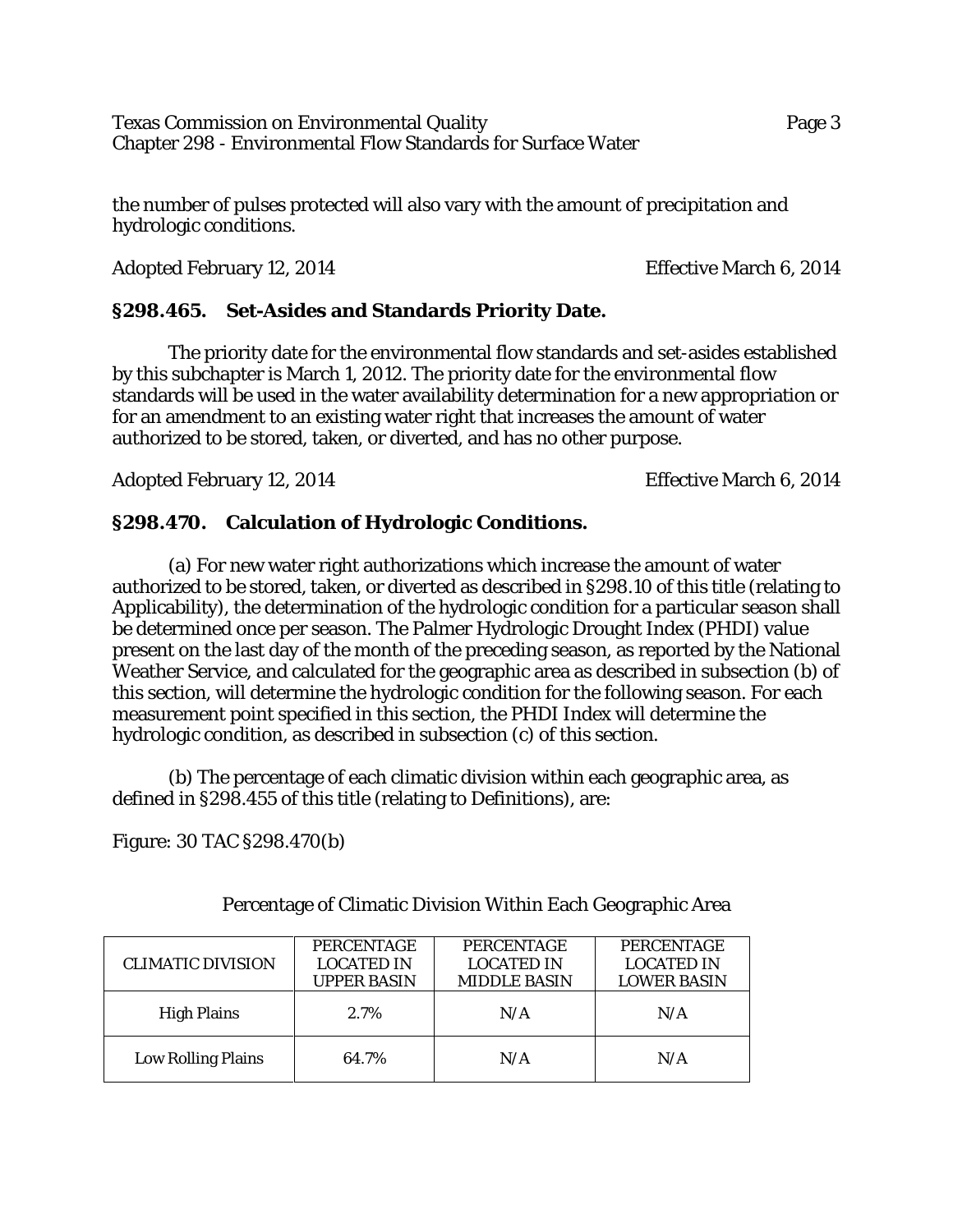#### Texas Commission on Environmental Quality Page 4 Chapter 298 - Environmental Flow Standards for Surface Water

| <b>North Central</b>   | 32.6% | 100% | 61.9% |
|------------------------|-------|------|-------|
| <b>East Texas</b>      | N/A   | N/A  | 14.7% |
| <b>Trans Pecos</b>     | N/A   | N/A  | N/A   |
| <b>Edwards Plateau</b> | N/A   | N/A  | 5.7%  |
| <b>South Central</b>   | N/A   | N/A  | 13.2% |
| <b>Upper Coast</b>     | N/A   | N/A  | 4.5%  |

 $N/A$  = not applicable

(c) For all measurement points, based on the geographic area in which the measurement point is located, as defined in §298.455 of this title, the PHDI Index and the corresponding hydrologic conditions are:

Figure: 30 TAC §298.470(c)

PHDI Index for Calculating Hydrologic Conditions for all Measurement Points on the Brazos River and its associated tributaries and the San Bernard River and its associated tributaries

| <b>GEOGRAPHIC AREA</b> | <b>DRY</b>        | <b>AVERAGE</b> | WET               |
|------------------------|-------------------|----------------|-------------------|
| <b>UPPPER BASIN</b>    | $less than -1.78$ | $-1.78 - 2.18$ | greater than 2.18 |
| <b>MIDDLE BASIN</b>    | less than $-1.95$ | $-1.95 - 2.39$ | greater than 2.39 |
| <b>LOWER BASIN</b>     | less than $-1.73$ | $-1.73 - 2.13$ | greater than 2.13 |

(d) The PHDI Index for the hydrologic conditions, as set out in subsection (b) of this section govern the operations of permits subject to this subchapter during the initial period, not longer than ten years, until the environmental flow standards in this subchapter are reevaluated. The PHDI Index was calculated to achieve compliance with the percentages of time for dry, average, and wet conditions of 25%, 50%, and 25%, respectively. The PHDI Index set out in subsection (c) of this section will be recalculated, no less frequently than once every ten years, in order to achieve, to the greatest extent possible, compliance with the percentages of time for dry, average, and wet conditions of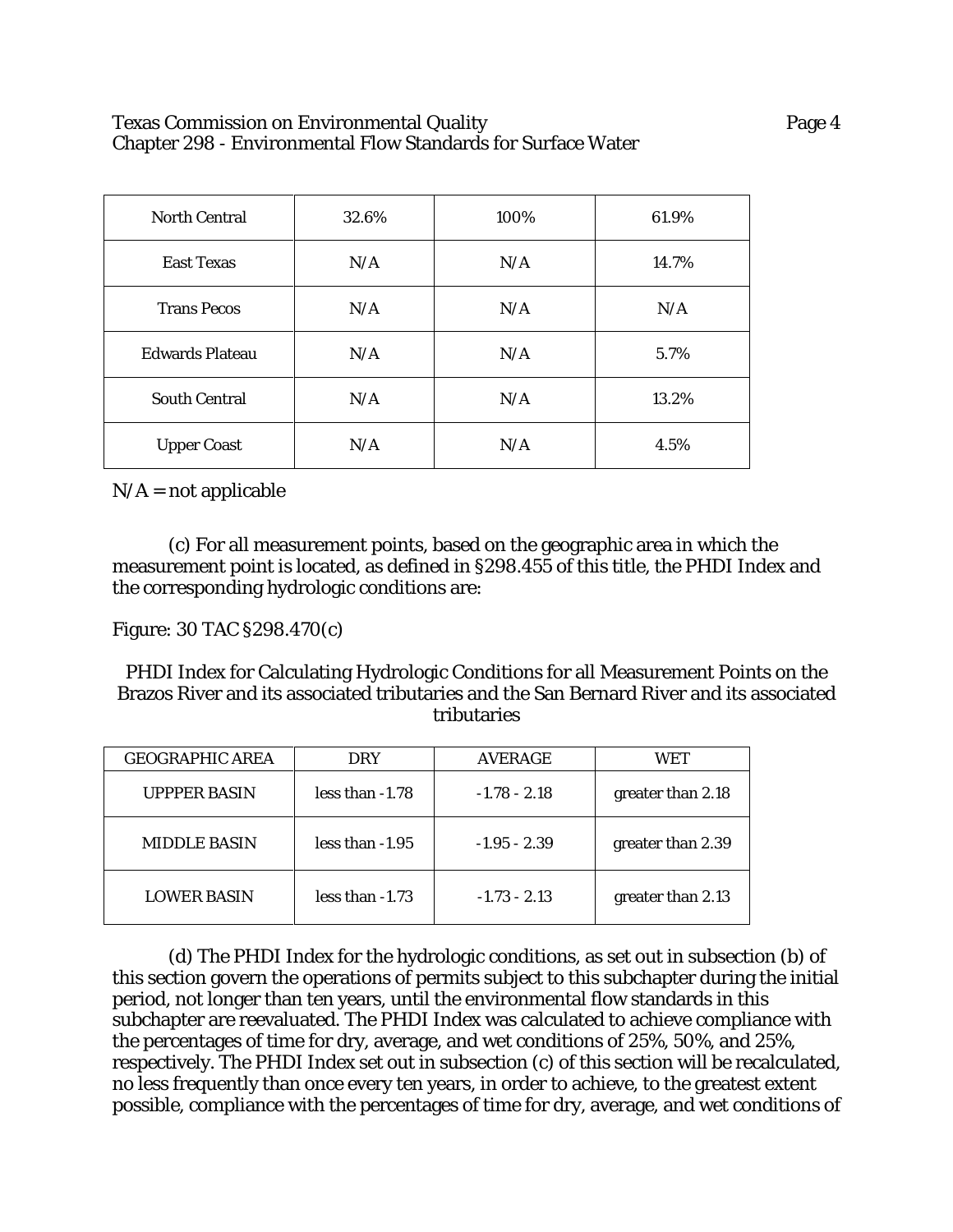Texas Commission on Environmental Quality Page 5 Chapter 298 - Environmental Flow Standards for Surface Water

25%, 50%, and 25%, respectively.

Adopted February 12, 2014 Effective March 6, 2014

## **§298.475. Schedule of Flow Quantities.**

(a) Schedule of flow quantities. The environmental flow standards adopted by this subchapter constitute a schedule of flow quantities made up of subsistence flow, base flow, and high flow pulses. Environmental flow standards are established at 20 separate measurement locations in §298.480 of this title (relating to Environmental Flow Standards).

(b) Subsistence flow. The applicable subsistence flow standard varies depending on the seasons as described in §298.455 of this title (relating to Definitions). For a water right holder to which an environmental flow standard applies, at a measurement point that applies to the water right, the water right holder may not store or divert water unless the flow at the measurement point is above the applicable subsistence flow standard for that point. If the flow at the applicable measurement point is above the subsistence flow standard but below the applicable dry condition base flow standard, then the water right holder must allow the applicable subsistence flow, plus 50% of the difference between measured streamflow and the applicable subsistence flow, to pass its measurement point and any remaining flow may be diverted or stored, according to its permit, subject to senior and superior water rights, as long as the flow at the measurement point does not fall below the applicable subsistence flow standard.

(c) Base flow. The applicable base flow level varies depending on the seasons as described in §298.455 of this title and the hydrologic condition described in §298.470 of this title (relating to Calculation of Hydrologic Conditions). For a water right holder to which an environmental flow standard applies, at a measurement point that applies to the water right, the water right holder is subject to the base flow standard for the hydrologic condition prevailing at that time. For all measurement points, the water right will be subject to one of the following: a dry, an average, or a wet base flow standard. For a water right holder to which an environmental flow standard applies, at a measurement point that applies to the water right, when the flow at the applicable measurement point is above the applicable base flow standard, but below any applicable high flow pulse levels, the water right holder may store or divert water according to its permit, subject to senior and superior water rights, as long as the flow at the applicable measurement point does not fall below the applicable base flow standard for that hydrologic condition except during dry conditions as described in subsection (b) of this section.

(d) High flow pulses. High flow pulses are relatively short-duration, high flows within the watercourse that occur during or immediately following a storm event.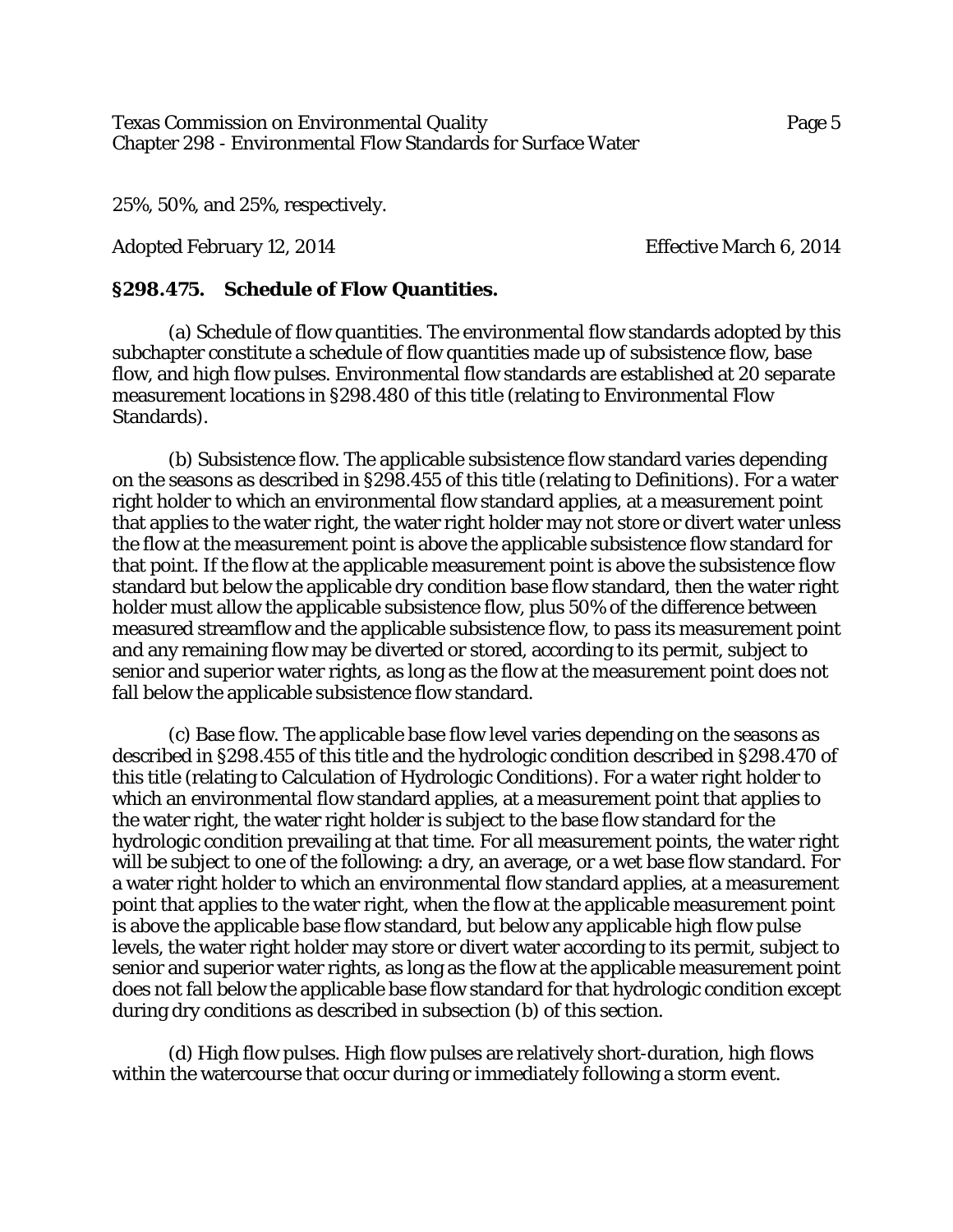Texas Commission on Environmental Quality Page 6 Chapter 298 - Environmental Flow Standards for Surface Water

(1) For all measurement points, one, two, three, or four pulses per season are to be passed (i.e., no storage or diversion by an applicable water right holder), if applicable, and as described in §298.480 of this title, if streamflows are above the applicable subsistence or base flow standard, and if the applicable high flow pulse trigger level is met at the applicable measurement point. The water right holder shall not divert or store water until either the applicable volume amount has passed the applicable measurement point or the duration time has passed since the high flow pulse trigger level occurred except during times that streamflow at the applicable measurement point exceeds the applicable high flow pulse trigger level. A water right holder can divert water in excess of an applicable pulse flow trigger requirement as long as its diversions do not prevent the occurrence of the pulse flow trigger level of an applicable larger pulse.

(2) If the applicable high flow pulse trigger level does not occur in a season, then the water right holder need not stop storing or diverting water to produce a high flow pulse. The water right holder is not required to release water lawfully stored to produce a high flow pulse.

(3) Each season is independent of the preceding and subsequent seasons with respect to high flow pulse frequency.

(4) High flow pulses at the applicable measurement point are dependent on the hydrologic conditions set out in §298.470 of this title.

(5) For measurement points in the Brazos River Basin described in §298.480(7) - (8) of this title, if a pulse flow requirement for the large seasonal pulse is satisfied for a particular season, one of the smaller pulse requirements is also considered to be satisfied for that season.

(e) Stored water. A water right owner that has stored water in accordance with the terms and conditions of its water right, including any applicable environmental flow requirement in effect at the time the water was stored, may divert, release, or use this water, even if the applicable environmental flow requirement is not met at the time of the subsequent diversion, release, or use of that stored water.

Adopted February 12, 2014 Effective March 6, 2014

#### **§298.480. Environmental Flow Standards.**

The following environmental flow standards are established for the following described measurement points:

(1) Double Mountain Fork Brazos River near Aspermont, Texas, generally described as United States Geological Survey (USGS) gage 08080500, and more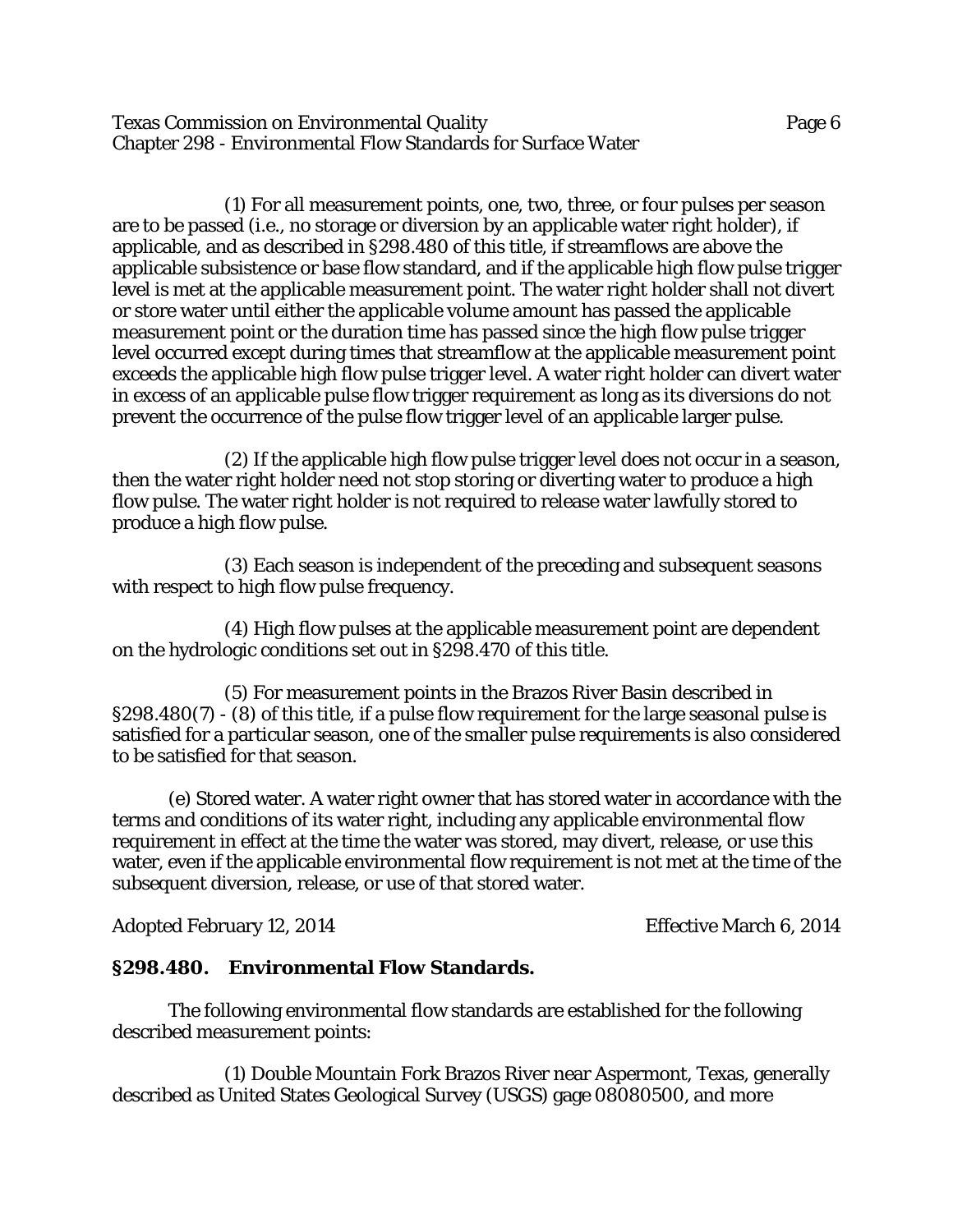## Texas Commission on Environmental Quality **Page 7** Page 7 Chapter 298 - Environmental Flow Standards for Surface Water

specifically described as Latitude 33 degrees, 00 minutes, 29 seconds; Longitude 100 degrees, 10 minutes, 49 seconds.

Figure: 30 TAC §298.480(1)

United States Geological Survey Gage 08080500, Double Mountain Fork Brazos River near Aspermont

| Season        | <b>Subsistence</b> | <b>Hydrologic</b><br><b>Condition</b> | <b>Base</b>     | <b>Dry Condition</b><br><b>Seasonal</b><br><b>Pulse</b>                                | <b>Average</b><br><b>Condition</b><br><b>Seasonal</b><br><b>Pulse</b> | <b>Wet Condition</b><br><b>Seasonal Pulse</b>                       |
|---------------|--------------------|---------------------------------------|-----------------|----------------------------------------------------------------------------------------|-----------------------------------------------------------------------|---------------------------------------------------------------------|
|               |                    | Dry                                   | $1 \text{ cfs}$ |                                                                                        |                                                                       |                                                                     |
| <b>Winter</b> | 1 cfs              | Average                               | 4 cfs           | N/A                                                                                    | N/A                                                                   | N/A                                                                 |
|               |                    | Wet                                   | $15$ cfs        |                                                                                        |                                                                       |                                                                     |
|               | 1 cfs              | Dry                                   | 1 cfs           | 1 per season<br>Trigger:<br>280 cfs<br><b>Volume: 1,270 af</b><br>Duration: 10<br>days | 2 per season<br>Trigger:                                              | 1 per season                                                        |
| <b>Spring</b> |                    | Average                               | 3 cfs           |                                                                                        | 280 cfs<br><b>Volume: 1,270</b><br>af<br>Duration: 10<br>days         | Trigger:<br>570 cfs<br><b>Volume: 2,600 af</b><br>Duration: 12 days |
|               |                    | Wet                                   | 8 cfs           |                                                                                        |                                                                       |                                                                     |
|               |                    | Dry                                   | 1 cfs           | 1 per season                                                                           | 2 per season<br>Trigger:                                              | 1 per season                                                        |
| <b>Summer</b> | 1 cfs              | Average                               | 2 cfs           | Trigger:<br>230 cfs<br>Volume: 990 af<br>Duration: 9 days                              | 230 cfs<br>Volume: 990 af                                             | Trigger:<br>480 cfs                                                 |
|               |                    | Wet                                   | 7 cfs           |                                                                                        | Duration: 9<br>days                                                   | <b>Volume: 2,160 af</b><br>Duration: 12 days                        |

cfs = cubic feet per second af = acre-feet  $N/A$  = not applicable

(2) Salt Fork Brazos River near Aspermont, Texas, generally described as USGS gage 08082000, and more specifically described as Latitude 33 degrees, 20 minutes, 2 seconds; Longitude 100 degrees, 14 minutes, 16 seconds.

Figure: 30 TAC §298.480(2)

United States Geological Survey Gage 08082000, Salt Fork Brazos River near Aspermont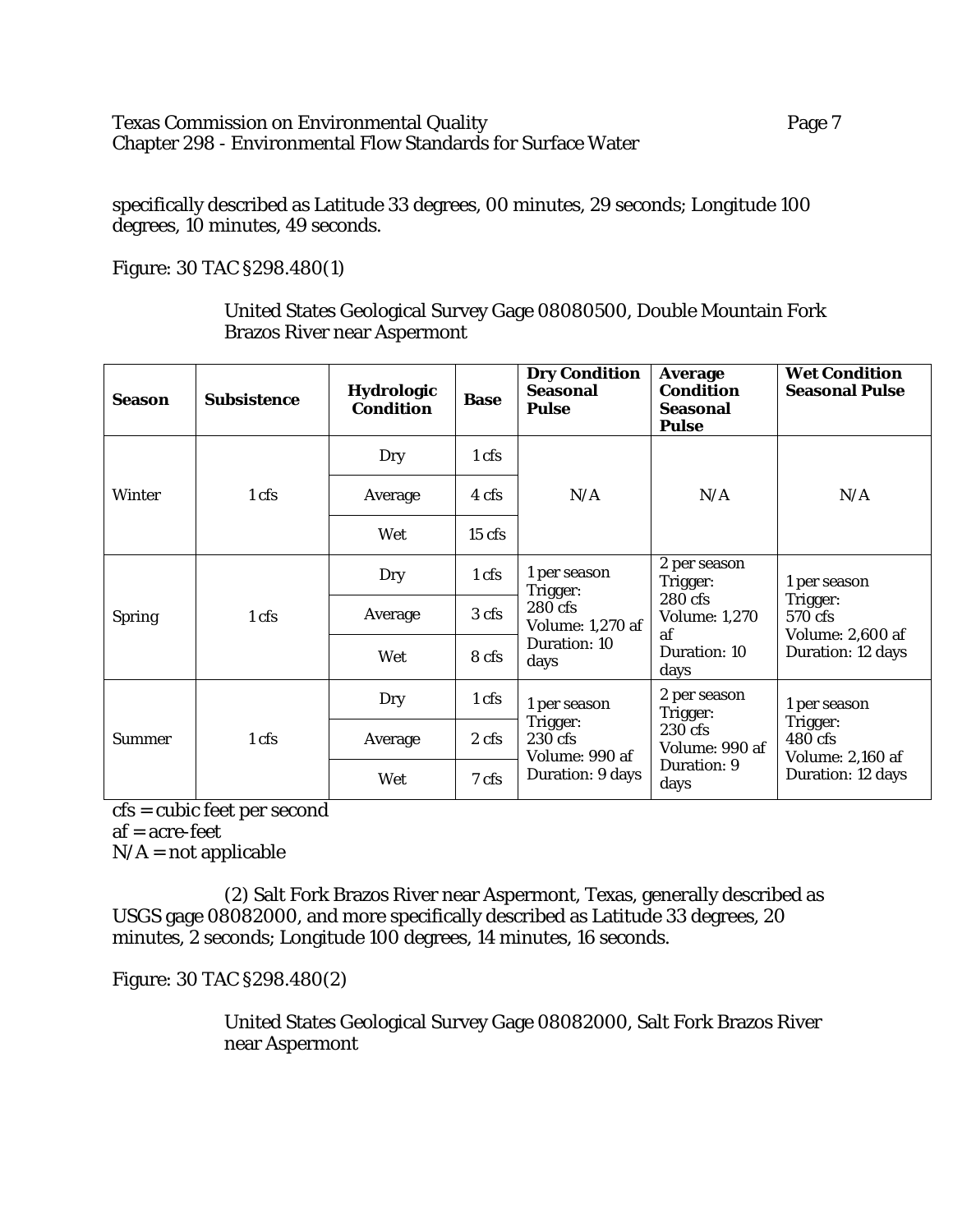## Texas Commission on Environmental Quality **Page 8** Chapter 298 - Environmental Flow Standards for Surface Water

| <b>Season</b> | <b>Subsistence</b> | <b>Hydrologic</b><br><b>Condition</b> | <b>Base</b>  | Dry<br><b>Condition</b><br>Seasonal<br><b>Pulse</b> | <b>Average</b><br><b>Condition</b><br>Seasonal<br><b>Pulse</b> | Wet<br><b>Condition</b><br><b>Seasonal</b><br><b>Pulse</b> |
|---------------|--------------------|---------------------------------------|--------------|-----------------------------------------------------|----------------------------------------------------------------|------------------------------------------------------------|
|               |                    | Dry                                   | 1 cfs        |                                                     |                                                                |                                                            |
| <b>Winter</b> | 1 cfs              | Average                               | 4 cfs        | N/A                                                 | N/A                                                            | N/A                                                        |
|               |                    | Wet<br>9 cfs                          |              |                                                     |                                                                |                                                            |
|               | 1 cfs              | 1 <sub>cfs</sub><br>Dry<br>Trigger:   | 1 per season | 2 per season<br>Trigger:                            | 1 per season<br>Trigger:                                       |                                                            |
| <b>Spring</b> |                    | Average                               | 2 cfs        | 160 cfs<br>Volume: 720                              | $160 \text{ cfs}$<br>Volume: 720                               | 300 cfs<br>Volume:                                         |
|               |                    |                                       | Wet          | $5 \text{ cfs}$                                     | af<br>Duration: 10<br>days                                     | af<br>Duration: 10<br>days                                 |
|               | 1 cfs              | Dry                                   | 1 cfs        | 1 per season<br>Trigger:                            | 2 per season<br>Trigger:                                       | 1 per season<br>Trigger:                                   |
| <b>Summer</b> |                    | Average                               | 1 cfs        | $140 \text{ cfs}$<br>Volume: 560                    | $140 \text{ cfs}$<br><b>Volume: 560</b>                        | 260 cfs<br>Volume:                                         |
|               |                    | Wet                                   | 3 cfs        | af<br>Duration: 8<br>days                           | af<br>Duration: 8<br>days                                      | 1,090 af<br>Duration: 10<br>days                           |

cfs = cubic feet per second af = acre-feet  $N/A = not applicable$ 

(3) Brazos River at Seymour, Texas, generally described as USGS gage 08082500, and more specifically described as Latitude 33 degrees, 34 minutes, 51 seconds; Longitude 99 degrees, 16 minutes, 02 seconds.

Figure: 30 TAC §298.480(3)

United States Geological Survey Gage 08082500, Brazos River at Seymour

| <b>Season</b> | <b>Subsistence</b> | <b>Hydrologic</b><br>Condition | <b>Base</b> | Dry<br><b>Condition</b><br><b>Seasonal</b><br><b>Pulse</b> | <b>Average</b><br><b>Condition</b><br><b>Seasonal</b><br><b>Pulse</b> | Wet<br><b>Condition</b><br><b>Seasonal</b><br><b>Pulse</b> |
|---------------|--------------------|--------------------------------|-------------|------------------------------------------------------------|-----------------------------------------------------------------------|------------------------------------------------------------|
|               |                    | Dry                            | $10$ cfs    |                                                            |                                                                       |                                                            |
| Winter        | 1 cfs              | Average                        | $25$ cfs    | N/A                                                        | N/A                                                                   | N/A                                                        |
|               |                    | Wet                            | 46 cfs      |                                                            |                                                                       |                                                            |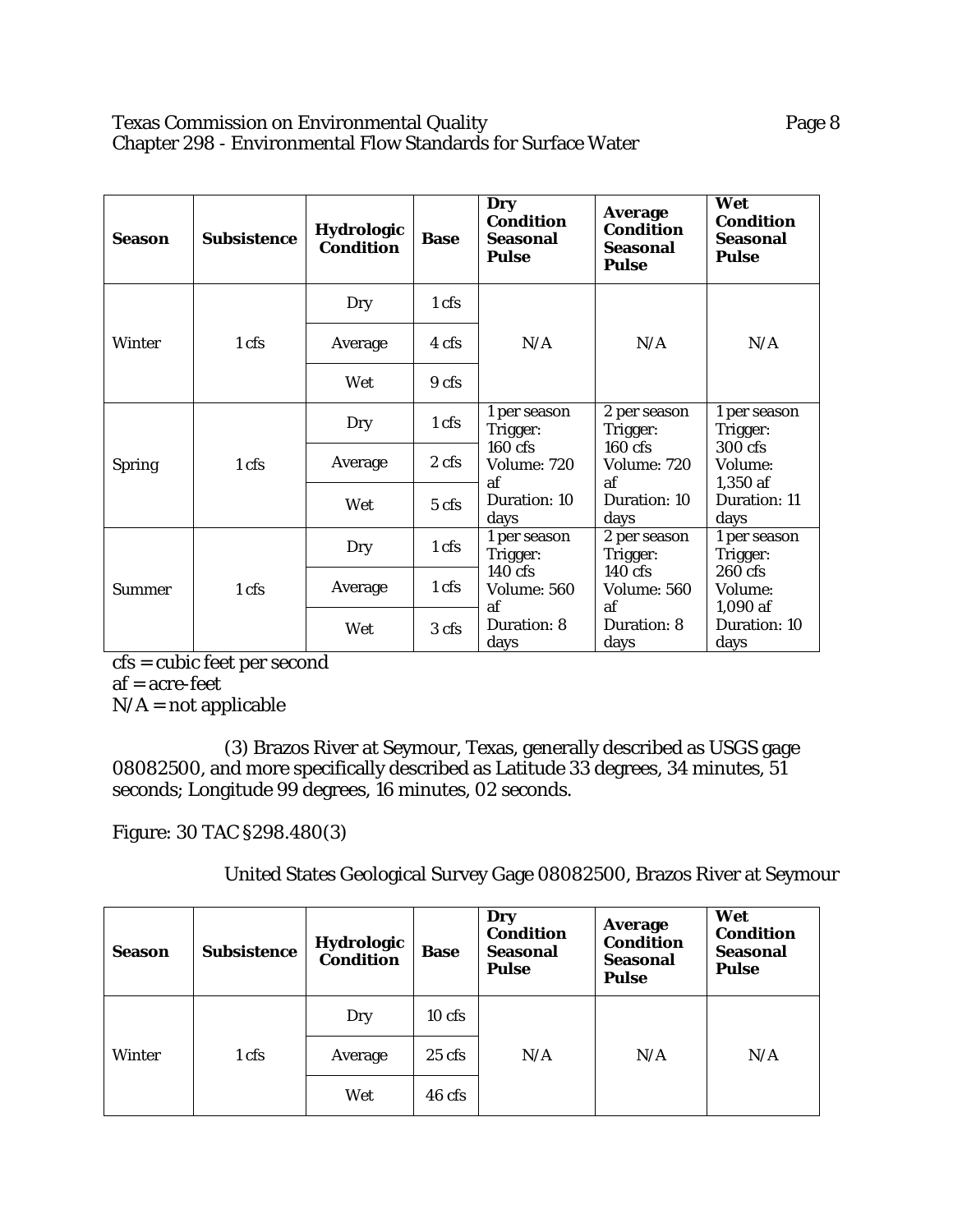#### Texas Commission on Environmental Quality **Page 9** Chapter 298 - Environmental Flow Standards for Surface Water

|               |       |         |                   | 1 per season         | 2 per season | 1 per season |
|---------------|-------|---------|-------------------|----------------------|--------------|--------------|
|               |       | Dry     | 7 cfs             | Trigger:             | Trigger:     | Trigger:     |
| <b>Spring</b> |       |         |                   | 560 cfs              | 560 cfs      | 1,040 cfs    |
|               | 1 cfs | Average | 19 <sub>cts</sub> | Volume:              | Volume:      | Volume:      |
|               |       |         |                   | $2,960$ af           | $2,960$ af   | 5,870 af     |
|               |       | Wet     | $35 \text{ cfs}$  | Duration: 10         | Duration: 10 | Duration: 12 |
|               |       |         |                   | days                 | days         | days         |
|               |       | Dry     | 4 cfs             | 1 per season         | 2 per season | 1 per season |
|               |       |         |                   | Trigger:             | Trigger:     | Trigger:     |
|               |       |         | $13 \text{ cfs}$  | 370 cfs              | 370 cfs      | 800 cfs      |
| <b>Summer</b> | 1 cfs | Average |                   | <b>Volume: 1,870</b> | Volume:      | Volume:      |
|               |       |         |                   | af                   | 1,870 af     | $4,290$ af   |
|               |       | Wet     | $32 \text{ cfs}$  | Duration: 8          | Duration: 8  | Duration: 11 |
|               |       |         |                   | days                 | days         | days         |

cfs = cubic feet per second af = acre-feet  $N/A$  = not applicable

(4) Clear Fork Brazos River at Nugent, Texas, generally described as USGS gage 08084000, and more specifically described as Latitude 32 degrees, 41 minutes, 24 seconds; Longitude 99 degrees, 40 minutes, 09 seconds.

## Figure: 30 TAC §298.480(4)

United States Geological Survey Gage 08084000, Clear Fork Brazos River at Nugent

| Season        | <b>Subsistence</b> | <b>Hydrologic</b><br>Condition | <b>Base</b>      | Dry<br><b>Condition</b><br>Seasonal<br><b>Pulse</b> | <b>Average</b><br>Condition<br><b>Seasonal</b><br>Pulse | Wet<br><b>Condition</b><br>Seasonal<br><b>Pulse</b> |
|---------------|--------------------|--------------------------------|------------------|-----------------------------------------------------|---------------------------------------------------------|-----------------------------------------------------|
|               |                    | Dry                            | 5 cfs            |                                                     |                                                         | 1 per season<br>Trigger:                            |
| Winter        | 1 cfs              | Average                        | 8 cfs            | N/A                                                 | N/A                                                     | $26 \text{ cfs}$<br>Volume:160<br>af                |
|               |                    | Wet                            | $13 \text{ cfs}$ |                                                     |                                                         | Duration: 9<br>days                                 |
|               | 1 cfs              | Dry                            | 3 cfs            | 1 per season<br>Trigger:                            | 2 per season<br>Trigger:                                | 1 per season<br>Trigger:                            |
| <b>Spring</b> |                    | Average                        | 6 cfs            | $180$ cfs<br>Volume: 860<br>af                      | $180$ cfs<br><b>Volume: 860</b><br>af                   | 590 cfs<br>Volume:<br>2,800 af                      |
|               |                    | Wet                            | $12 \text{ cfs}$ | Duration: 9<br>days                                 | Duration: 9<br>days                                     | Duration: 12<br>days                                |
| <b>Summer</b> | 1 cfs              | Dry                            | $1 \text{ cfs}$  | 1 per season<br>Trigger:                            | 2 per season<br>Trigger:                                | 1 per season<br>Trigger:                            |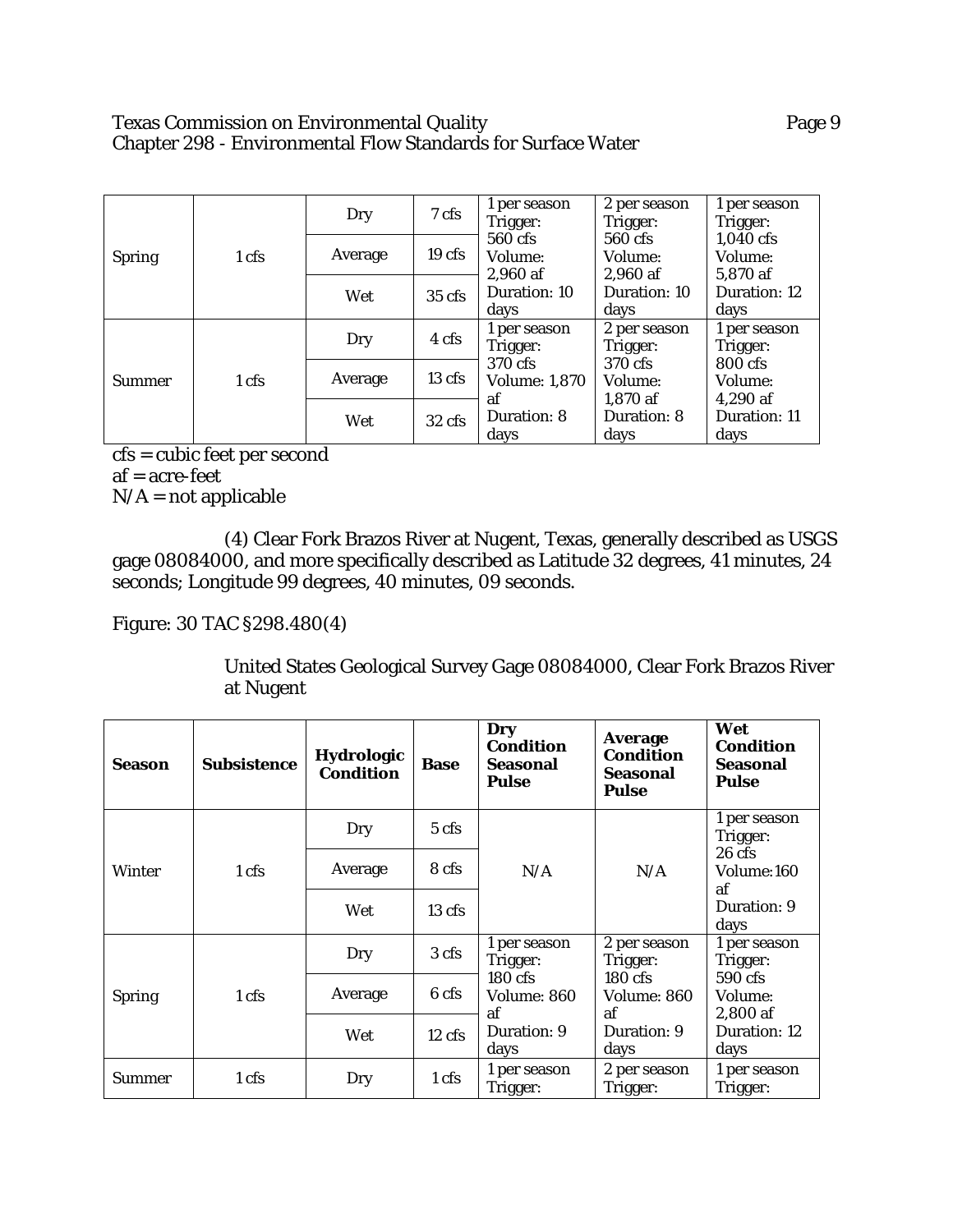## Texas Commission on Environmental Quality **Page 10** Page 10 Chapter 298 - Environmental Flow Standards for Surface Water

| Average | 4 cfs | $100$ cfs<br>Volume: 460  | $100 \text{ cfs}$<br>Volume: 460 | 390 cfs<br>Volume:               |
|---------|-------|---------------------------|----------------------------------|----------------------------------|
| Wet     | 9 cfs | ai<br>Duration: 8<br>davs | ai<br><b>Duration: 8</b><br>days | 1,890 af<br>Duration: 12<br>davs |

cfs = cubic feet per second af = acre-feet  $N/A$  = not applicable

(5) Clear Fork Brazos River at Lueders, Texas, generally described as USGS gage 08084200, and more specifically described as Latitude 32 degrees, 47 minutes, 33.9 seconds; Longitude 99 degrees, 36 minutes, 43.30 seconds.

Figure: 30 TAC §298.480(5)

United States Geological Survey Gage 08084200, Clear Fork Brazos River at Lueders

| Season        | <b>Subsistence</b> | <b>Hydrologic</b><br><b>Condition</b> | <b>Base</b>      | Dry<br><b>Condition</b><br><b>Seasonal</b><br><b>Pulse</b> | <b>Average</b><br><b>Condition</b><br>Seasonal<br><b>Pulse</b> | Wet<br><b>Condition</b><br><b>Seasonal</b><br><b>Pulse</b> |
|---------------|--------------------|---------------------------------------|------------------|------------------------------------------------------------|----------------------------------------------------------------|------------------------------------------------------------|
|               |                    | Dry                                   | 7 cfs            |                                                            |                                                                | 1 per season<br>Trigger:                                   |
| <b>Winter</b> | 1 cfs              | Average                               | 10 cfs           | N/A                                                        | N/A                                                            | $26$ cfs<br>Volume:158<br>af                               |
|               |                    | Wet                                   | $16$ cfs         |                                                            |                                                                | Duration: 9<br>days                                        |
|               | 1 cfs              | 1 per season<br>4 cfs<br>Dry          | Trigger:         | 2 per season<br>Trigger:                                   | 1 per season<br>Trigger:                                       |                                                            |
| <b>Spring</b> |                    | Average                               | 7 cfs            | 18 <sub>cfs</sub><br>Volume: 74 af<br>Duration: 2<br>days  | 37 cfs<br>Volume: 148<br>af<br>Duration: 2<br>days             | 355 cfs<br>Volume:<br>$2,054$ af                           |
|               |                    | Wet                                   | $15$ cfs         |                                                            |                                                                | Duration: 9<br>days                                        |
|               |                    | Dry                                   | 1 cfs            | 1 per season<br>Trigger:                                   | 2 per season<br>Trigger:                                       | 1 per season<br>Trigger:                                   |
| <b>Summer</b> | 1 cfs              | Average                               | 5 cfs            | $18$ cfs<br>Volume: 74 af                                  | 37 <sub>cfs</sub><br>Volume: 148<br>af                         | 170 cfs<br>Volume: 779<br>af                               |
|               |                    | Wet                                   | $11 \text{ cfs}$ | Duration: 2<br>days                                        | Duration: 2<br>days                                            | Duration: 5<br>Days                                        |

cfs = cubic feet per second af = acre-feet  $N/A$  = not applicable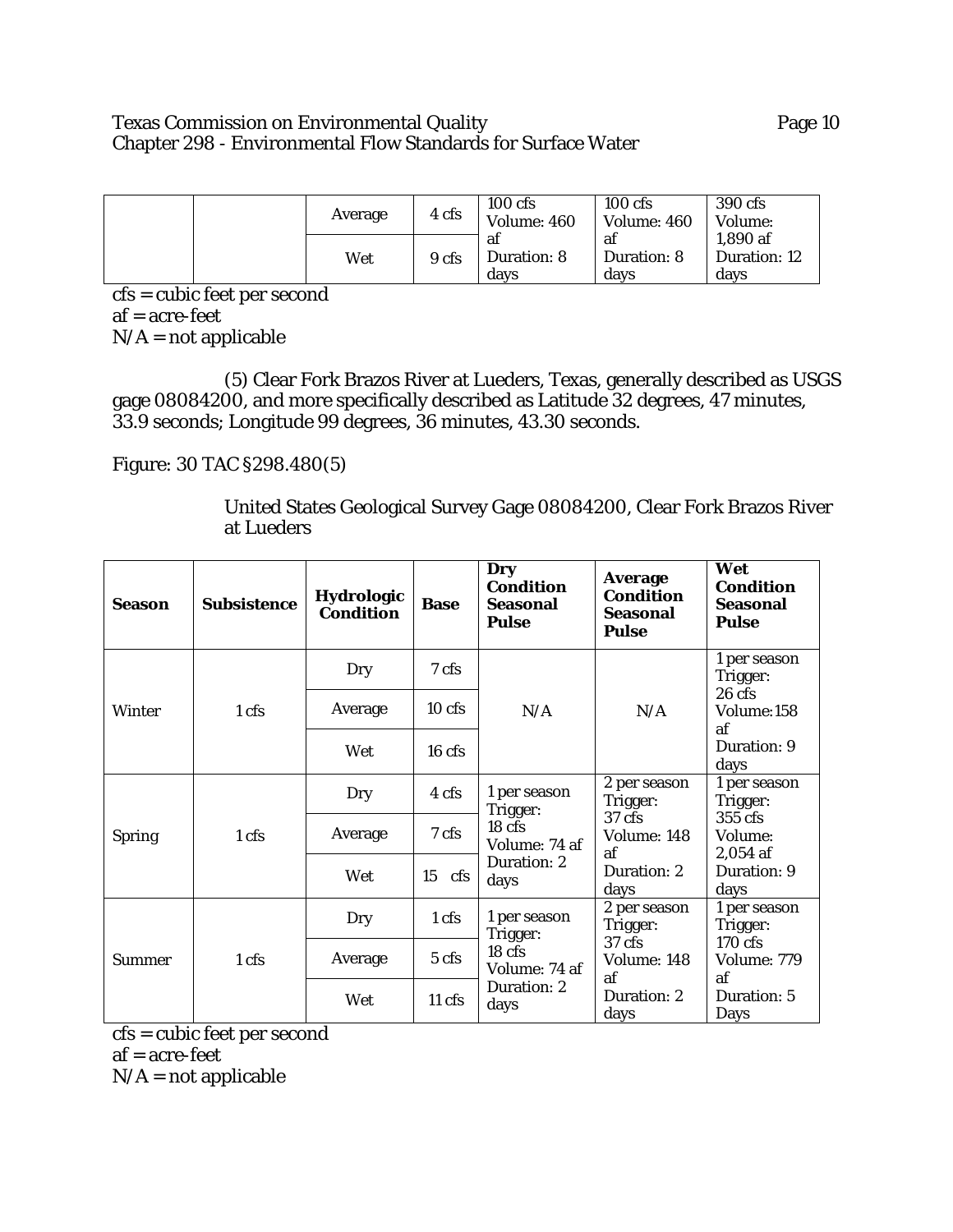Texas Commission on Environmental Quality Page 11 Chapter 298 - Environmental Flow Standards for Surface Water

(6) Brazos River near South Bend, Texas, generally described as USGS gage 08088000, and more specifically described as Latitude 33 degrees, 01 minutes, 27 seconds; Longitude 98 degrees, 38 minutes, 37 seconds.

Figure: 30 TAC §298.480(6)

United States Geological Survey Gage 08088000, Brazos River near South Bend

| <b>Season</b> | <b>Subsistence</b> | Hydrologic<br><b>Condition</b> | <b>Base</b>       | Dry<br><b>Condition</b><br><b>Seasonal</b><br><b>Pulse</b> | <b>Average</b><br><b>Condition</b><br>Seasonal<br><b>Pulse</b> | Wet<br><b>Condition</b><br><b>Seasonal</b><br><b>Pulse</b> |                                  |
|---------------|--------------------|--------------------------------|-------------------|------------------------------------------------------------|----------------------------------------------------------------|------------------------------------------------------------|----------------------------------|
|               |                    | Dry                            | 36 cfs            |                                                            |                                                                |                                                            |                                  |
| Winter        | 1 cfs              | Average                        | 73 cfs            | N/A                                                        | N/A                                                            | N/A                                                        |                                  |
|               |                    | Wet                            | $120$ cfs         |                                                            |                                                                |                                                            |                                  |
|               | 1 cfs              | Dry                            | 29 <sub>cfs</sub> | 1 per season<br>Trigger:                                   | 2 per season<br>Trigger:                                       | 1 per season<br>Trigger:                                   |                                  |
| <b>Spring</b> |                    | Average                        | 60 cfs            | $1,260$ cfs<br>Volume:                                     | $1,260$ cfs<br>Volume:<br>7,280 af                             | 2,480 cfs<br>Volume:<br>15,700 af                          |                                  |
|               |                    |                                | Wet               | $100 \text{ cfs}$                                          | 7,280 af<br>Duration: 10<br>days                               | Duration: 10<br>days                                       | Duration: 13<br>days             |
|               |                    | Dry                            | 16 cfs            | 1 per season<br>Trigger:                                   | 2 per season<br>Trigger:                                       | 1 per season<br>Trigger:                                   |                                  |
| <b>Summer</b> | 1 cfs              | Average                        | 46 cfs            | 580 cfs<br><b>Volume: 3,140</b>                            | 580 cfs<br>Volume:                                             | 1,180 cfs<br>Volume:                                       |                                  |
|               |                    |                                | Wet               | $95 \text{ cfs}$                                           | af<br>Duration: 8<br>days                                      | 3,140 af<br>Duration: 8<br>days                            | 7,050 af<br>Duration: 11<br>days |

cfs = cubic feet per second af = acre-feet

 $N/A$  = not applicable

(7) Brazos River near Palo Pinto, Texas, generally described as USGS gage 08089000, and more specifically described as Latitude 32 degrees, 51 minutes, 45 seconds; Longitude 98 degrees, 18 minutes, 08 seconds.

Figure: 30 TAC §298.480(7)

United States Geological Survey Gage 08089000, Brazos River near Palo Pinto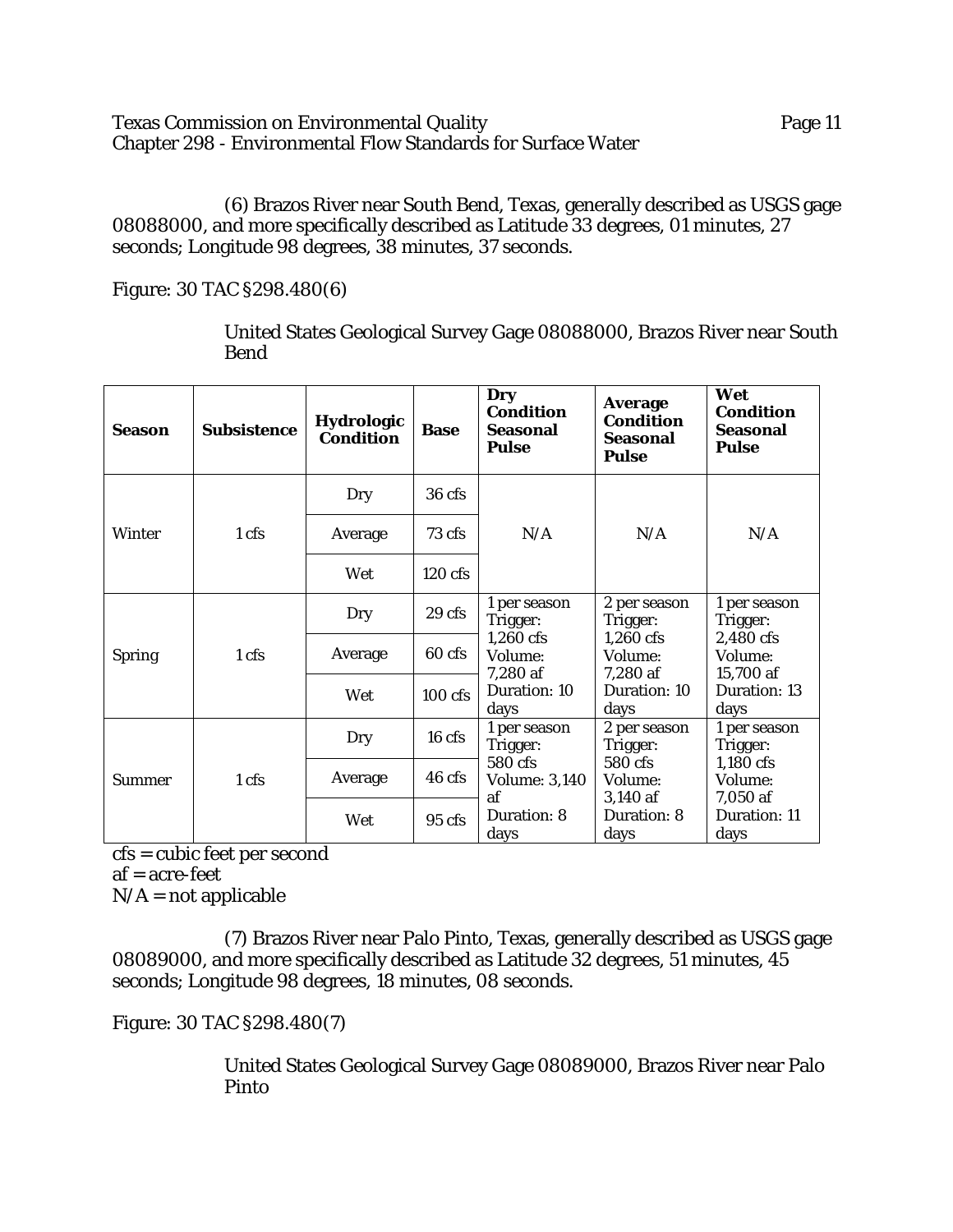#### Texas Commission on Environmental Quality Page 12 Chapter 298 - Environmental Flow Standards for Surface Water

| <b>Season</b> | <b>Subsistence</b> | <b>Hydrologic</b><br><b>Condition</b> | <b>Base</b> | Dry<br><b>Condition</b><br><b>Seasonal</b><br><b>Pulse</b>   | <b>Average</b><br><b>Condition</b><br><b>Seasonal</b><br><b>Pulse</b> | Wet<br><b>Condition</b><br><b>Seasonal</b><br><b>Pulse</b>            |
|---------------|--------------------|---------------------------------------|-------------|--------------------------------------------------------------|-----------------------------------------------------------------------|-----------------------------------------------------------------------|
|               |                    | Dry                                   | 40 cfs      | 2 per season<br>Trigger:                                     | 4 per season<br>Trigger:<br>850 cfs<br>Volume:<br>3,690 af            | 4 per season<br>Trigger:<br>850 cfs<br>Volume:<br>3,690 af            |
| <b>Winter</b> | $17$ cfs           | Average                               | 61 cfs      | 850 cfs<br>Volume:<br>3,690 af<br>Duration: 5<br>days        | Duration: 5<br>days<br>2 per season<br>Trigger:                       | Duration: 5<br>days<br>3 per season<br>Trigger:                       |
|               |                    | Wet                                   | $100$ cfs   |                                                              | 1,390 cfs<br>Volume:<br>7,180 af<br><b>Duration: 7</b><br>days        | 1,390 cfs<br>Volume:<br>7,180 af<br><b>Duration: 7</b><br>days        |
|               | 17 cfs             | Dry                                   | 39 cfs      | 2 per season<br>Trigger:<br>1,400 cfs<br>Volume:<br>6,600 af | 4 per season<br>Trigger:<br>1,400 cfs<br>Volume:                      | 4 per season<br>Trigger:<br>1,400 cfs<br>Volume:                      |
| <b>Spring</b> |                    | Average                               | 75 cfs      |                                                              | 6,600 af<br>Duration: 6<br>days<br>2 per season                       | 6,600 af<br>Duration: 6<br>days<br>3 per season                       |
|               |                    | Wet                                   | $120$ cfs   | Duration: 6<br>days                                          | Trigger:<br>3,370 cfs<br>Volume:<br>20,200 af<br>Duration: 10<br>days | Trigger:<br>3,370 cfs<br>Volume:<br>20,200 af<br>Duration: 10<br>days |
| <b>Summer</b> |                    | Dry                                   | 40 cfs      | $2\,\mathrm{per\,s}$ eason<br>Trigger:<br>1,230 cfs          | 4 per season<br>Trigger:<br>1,230 cfs<br>Volume:<br>5,920 af          | 4 per season<br>Trigger:<br>1,230 cfs<br>Volume:<br>5,920 af          |
|               | 17 cfs             | Average                               | 72 cfs      | Volume:<br>5,920 af<br>Duration: 6<br>days                   | Duration: 6<br>days<br>2 per season<br>Trigger:                       | Duration: 6<br>days<br>3 per season<br>Trigger:                       |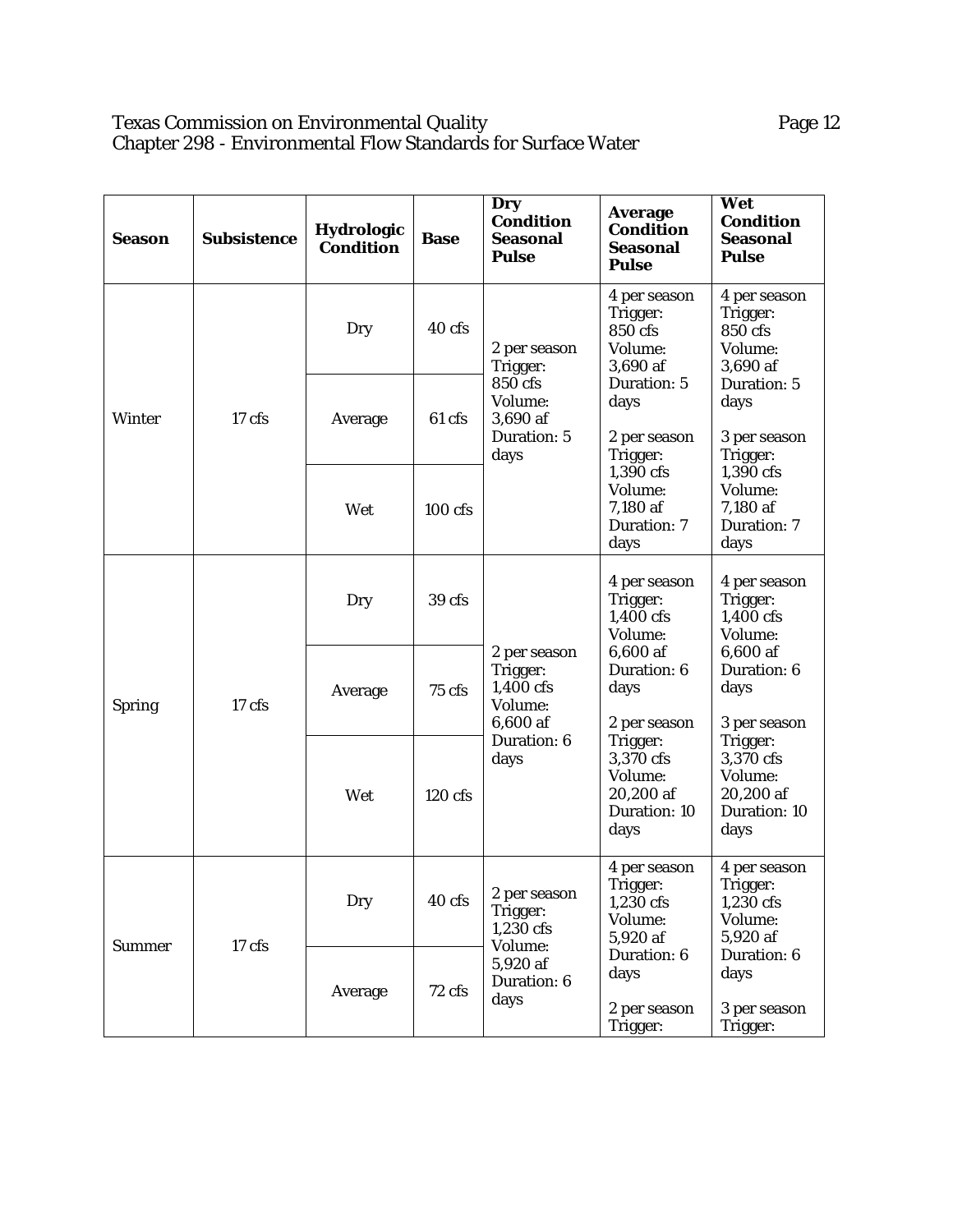# Texas Commission on Environmental Quality **Page 13** Page 13 Chapter 298 - Environmental Flow Standards for Surface Water

|  |     |           | $2,260$ cfs | $2,260$ cfs |
|--|-----|-----------|-------------|-------------|
|  |     |           | Volume:     | Volume:     |
|  | Wet | $120$ cfs | 13,000 af   | 13,000 af   |
|  |     |           | Duration: 9 | Duration: 9 |
|  |     |           | davs        | days        |

cfs = cubic feet per second af = acre-feet  $N/A$  = not applicable

(8) Brazos River near Glen Rose, Texas, generally described as USGS gage 080891000, and more specifically described as Latitude 32 degrees, 15 minutes, 32 seconds; Longitude 97 degrees, 42 minutes, 08 seconds.

Figure: 30 TAC §298.480(8)

United States Geological Survey Gage 080891000, Brazos River near Glen Rose

| <b>Season</b> | <b>Subsistence</b> | <b>Hydrologic</b><br><b>Condition</b> | <b>Base</b>       | <b>Dry</b><br><b>Condition</b><br><b>Seasonal</b><br><b>Pulse</b>                     | <b>Average</b><br><b>Condition</b><br>Seasonal<br><b>Pulse</b>                                                                                                                                        | Wet<br><b>Condition</b><br><b>Seasonal</b><br><b>Pulse</b>    |
|---------------|--------------------|---------------------------------------|-------------------|---------------------------------------------------------------------------------------|-------------------------------------------------------------------------------------------------------------------------------------------------------------------------------------------------------|---------------------------------------------------------------|
| <b>Winter</b> | 16 <sub>cfs</sub>  | Dry                                   | 42 cfs            | 2 per season<br>Trigger:<br>930 cfs<br>Volume:<br>5,400 af<br>Duration: 8<br>days     | 4 per season<br>Trigger:<br>Trigger:<br>930 cfs<br>930 cfs<br>Volume:<br>Volume:<br>5,400 af<br>5,400 af<br><b>Duration: 8</b><br>Duration: 8<br>days<br>days<br>2 per season<br>Trigger:<br>Trigger: | 4 per season                                                  |
|               |                    | Average                               | 77 cfs            |                                                                                       |                                                                                                                                                                                                       | 3 per season                                                  |
|               |                    | Wet                                   | $160 \text{ cfs}$ |                                                                                       | 1,700 cfs<br>Volume:<br>10,800 af<br>Duration: 10<br>days                                                                                                                                             | 1,700 cfs<br>Volume:<br>10,800 af<br>Duration: 10<br>days     |
| <b>Spring</b> | 16 cfs             | Dry                                   | 47 cfs            | 2 per season<br>Trigger:<br>2,350 cfs<br>Volume:<br>14,300 af<br>Duration: 10<br>days | 4 per season<br>Trigger:<br>2,350 cfs<br>Volume:<br>14,300 af                                                                                                                                         | 4 per season<br>Trigger:<br>2,350 cfs<br>Volume:<br>14,300 af |
|               |                    | Average                               | 92 cfs            |                                                                                       | Duration: 10<br>days<br>2 per season<br>Trigger:                                                                                                                                                      | Duration: 10<br>days<br>3 per season<br>Trigger:              |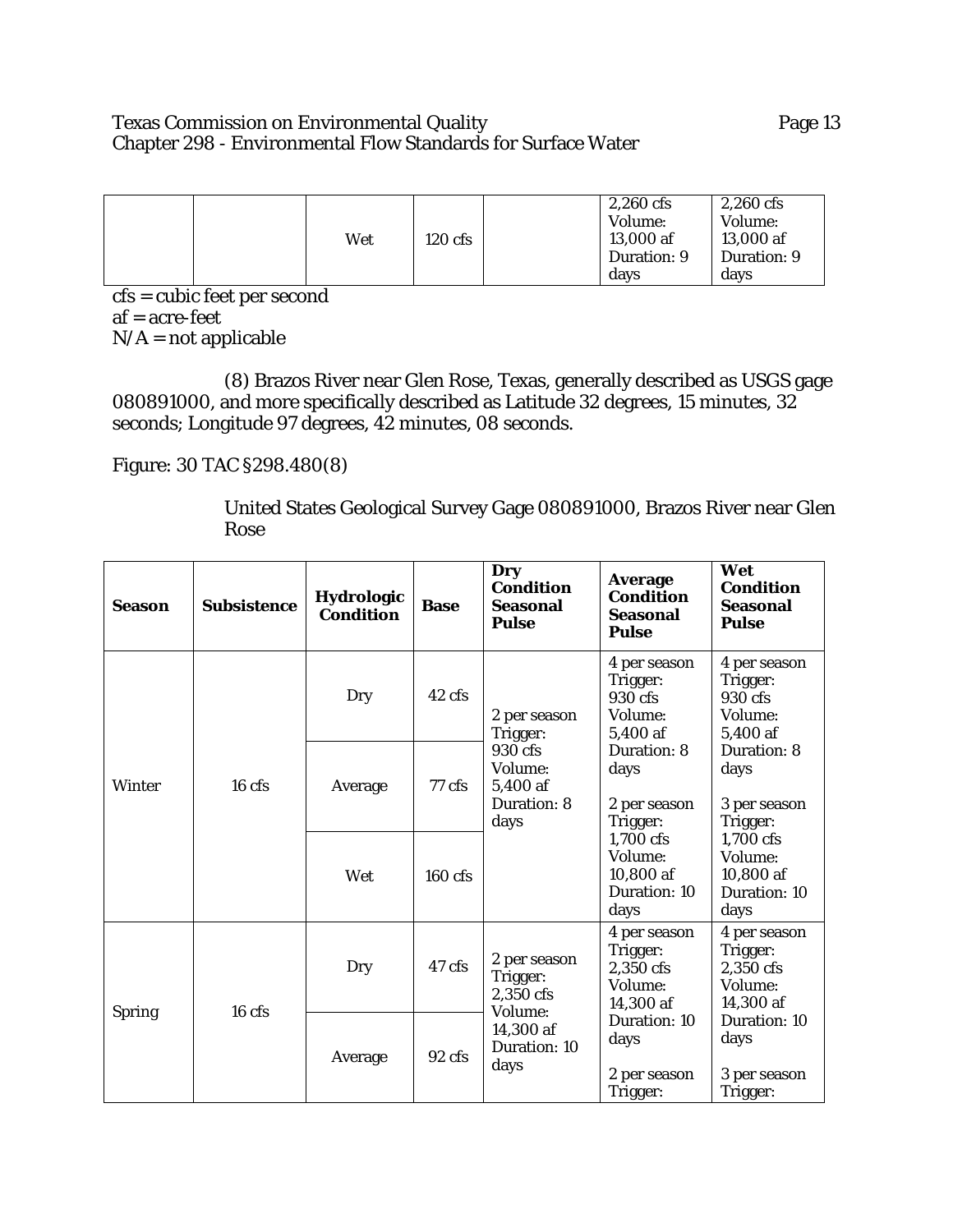# Texas Commission on Environmental Quality **Page 14** Chapter 298 - Environmental Flow Standards for Surface Water

|               |          | Wet     | 170 cfs   |                                                                       | 6,480 cfs<br>Volume:<br>46,700 af<br><b>Duration: 14</b><br>days | 6,480 cfs<br>Volume:<br>46,700 af<br>Duration: 14<br>days    |
|---------------|----------|---------|-----------|-----------------------------------------------------------------------|------------------------------------------------------------------|--------------------------------------------------------------|
|               |          | Dry     | $37$ cfs  | 2 per season                                                          | 4 per season<br>Trigger:<br>1,320 cfs<br>Volume:<br>7,830 af     | 4 per season<br>Trigger:<br>1,320 cfs<br>Volume:<br>7,830 af |
| <b>Summer</b> | $16$ cfs | Average | 70 cfs    | Trigger:<br>$1,320$ cfs<br>Volume:<br>7,830 af<br>Duration: 8<br>days | Duration: 8<br>days<br>2 per season<br>Trigger:                  | Duration: 8<br>days<br>3 per season<br>Trigger:              |
|               |          | Wet     | $160$ cfs |                                                                       | 3,090 cfs<br>Volume:<br>21,200 af<br>Duration: 12<br>days        | 3,090 cfs<br>Volume:<br>21,200 af<br>Duration: 12<br>days    |

cfs = cubic feet per second af = acre-feet  $N/A$  = not applicable

(9) North Bosque River near Clifton, Texas, generally described as USGS gage 08095000, and more specifically described as Latitude 31 degrees, 47 minutes, 09 seconds; Longitude 97 degrees, 34 minutes, 04 seconds.

Figure: 30 TAC §298.480(9)

United States Geological Survey Gage 08095000, North Bosque River near Clifton

| <b>Season</b> | <b>Subsistence</b> | <b>Hydrologic</b><br>Condition | <b>Base</b>      | Dry<br><b>Condition</b><br>Seasonal<br><b>Pulse</b> | <b>Average</b><br><b>Condition</b><br><b>Seasonal</b><br><b>Pulse</b> | Wet<br><b>Condition</b><br><b>Seasonal</b><br><b>Pulse</b> |
|---------------|--------------------|--------------------------------|------------------|-----------------------------------------------------|-----------------------------------------------------------------------|------------------------------------------------------------|
| Winter        | 1 cfs              | Dry                            | $5 \text{ cfs}$  | N/A                                                 | N/A                                                                   | 2 per season<br>Trigger:                                   |
|               |                    | Average                        | $12 \text{ cfs}$ |                                                     |                                                                       | 120 cfs<br>Volume: 750                                     |
|               |                    | Wet                            | $25 \text{ cfs}$ |                                                     |                                                                       | af<br>Duration: 10<br>days                                 |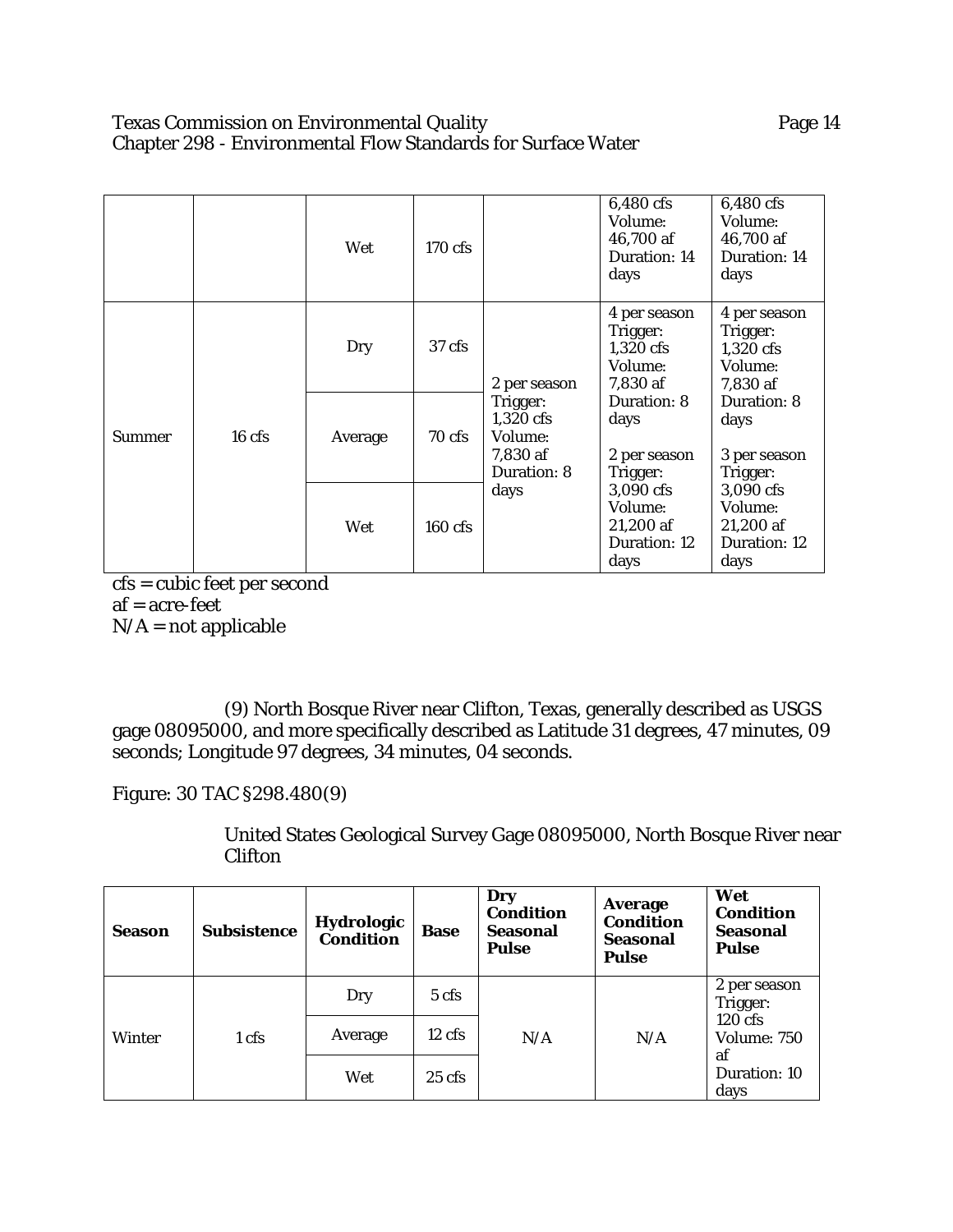## Texas Commission on Environmental Quality **Page 15** Page 15 Chapter 298 - Environmental Flow Standards for Surface Water

| <b>Spring</b> |       | Dry     | 7 cfs            | 1 per season<br>Trigger:<br>710 cfs<br>Volume:<br>3,490 af<br>Duration: 12<br>days | 3 per season<br>3 per season<br>Trigger:<br>Trigger:   |                                  |
|---------------|-------|---------|------------------|------------------------------------------------------------------------------------|--------------------------------------------------------|----------------------------------|
|               | 1 cfs | Average | $16 \text{ cfs}$ |                                                                                    | 710 cfs<br>Volume:<br>3,490 af<br>Duration: 12<br>days | 710 cfs<br>Volume:               |
|               |       | Wet     | 33 cfs           |                                                                                    |                                                        | 3,490 af<br>Duration: 12<br>days |
| <b>Summer</b> | 1 cfs | Dry     | 3 cfs            | N/A                                                                                | N/A                                                    | 2 per season<br>Trigger:         |
|               |       | Average | 8 cfs            |                                                                                    |                                                        | 130 cfs<br>Volume: 500<br>af     |
|               |       | Wet     | 17 <sub>cf</sub> |                                                                                    |                                                        | Duration: 6<br>days              |

cfs = cubic feet per second af = acre-feet  $N/A$  = not applicable

(10) Brazos River at Waco, Texas, generally described as USGS gage 08096500, and more specifically described as Latitude 31 degrees, 32 minutes, 09 seconds; Longitude 97 degrees, 04 minutes, 23 seconds.

## Figure: 30 TAC §298.480(10)

# United States Geological Survey Gage 08096500, Brazos River at Waco

| <b>Season</b> | <b>Subsistence</b> | <b>Hydrologic</b><br><b>Condition</b> | <b>Base</b>       | Dry<br><b>Condition</b><br><b>Seasonal</b><br><b>Pulse</b>                            | <b>Average</b><br><b>Condition</b><br><b>Seasonal</b><br><b>Pulse</b>                             | Wet<br><b>Condition</b><br><b>Seasonal</b><br><b>Pulse</b>      |
|---------------|--------------------|---------------------------------------|-------------------|---------------------------------------------------------------------------------------|---------------------------------------------------------------------------------------------------|-----------------------------------------------------------------|
| Winter        |                    | Dry                                   | $120$ cfs         | 1 per season<br>Trigger:                                                              | 3 per season<br>Trigger:<br>Trigger:<br>2,320 cfs<br>4,180 cfs<br>Volume:<br>Volume:<br>12,400 af | 2 per season                                                    |
|               | $56$ cfs           | Average                               | 210 cfs           | 2,320 cfs<br>Volume:<br>12,400 af<br>Duration: 7<br>days                              |                                                                                                   | 25,700 af                                                       |
|               |                    | Wet                                   | 480 cfs           |                                                                                       | Duration: 7<br>days                                                                               | Duration: 9<br>days                                             |
|               | $56$ cfs           | Dry                                   | $150$ cfs         | 1 per season<br>Trigger:<br>5,330 cfs<br>Volume:<br>32,700 af<br>Duration: 10<br>days | 3 per season<br>Trigger:                                                                          | 2 per season<br>Trigger:<br>13,600 cfs<br>Volume:<br>102,000 af |
| <b>Spring</b> |                    | Average                               | 270 cfs           |                                                                                       | 5,330 cfs<br>Volume:<br>32,700 af                                                                 |                                                                 |
|               |                    | Wet                                   | 690 cfs           |                                                                                       | Duration: 10<br>days                                                                              | Duration: 14<br>days                                            |
| <b>Summer</b> | $56$ cfs           | Dry                                   | $140 \text{ cfs}$ | 1 per season<br>Trigger:                                                              | 3 per season<br>Trigger:                                                                          | 2 per season<br>Trigger:                                        |
|               |                    | Average                               | 250 cfs           | 1,980 cfs<br>Volume:                                                                  | 1,980 cfs<br>Volume:                                                                              | 4,160 cfs<br>Volume:                                            |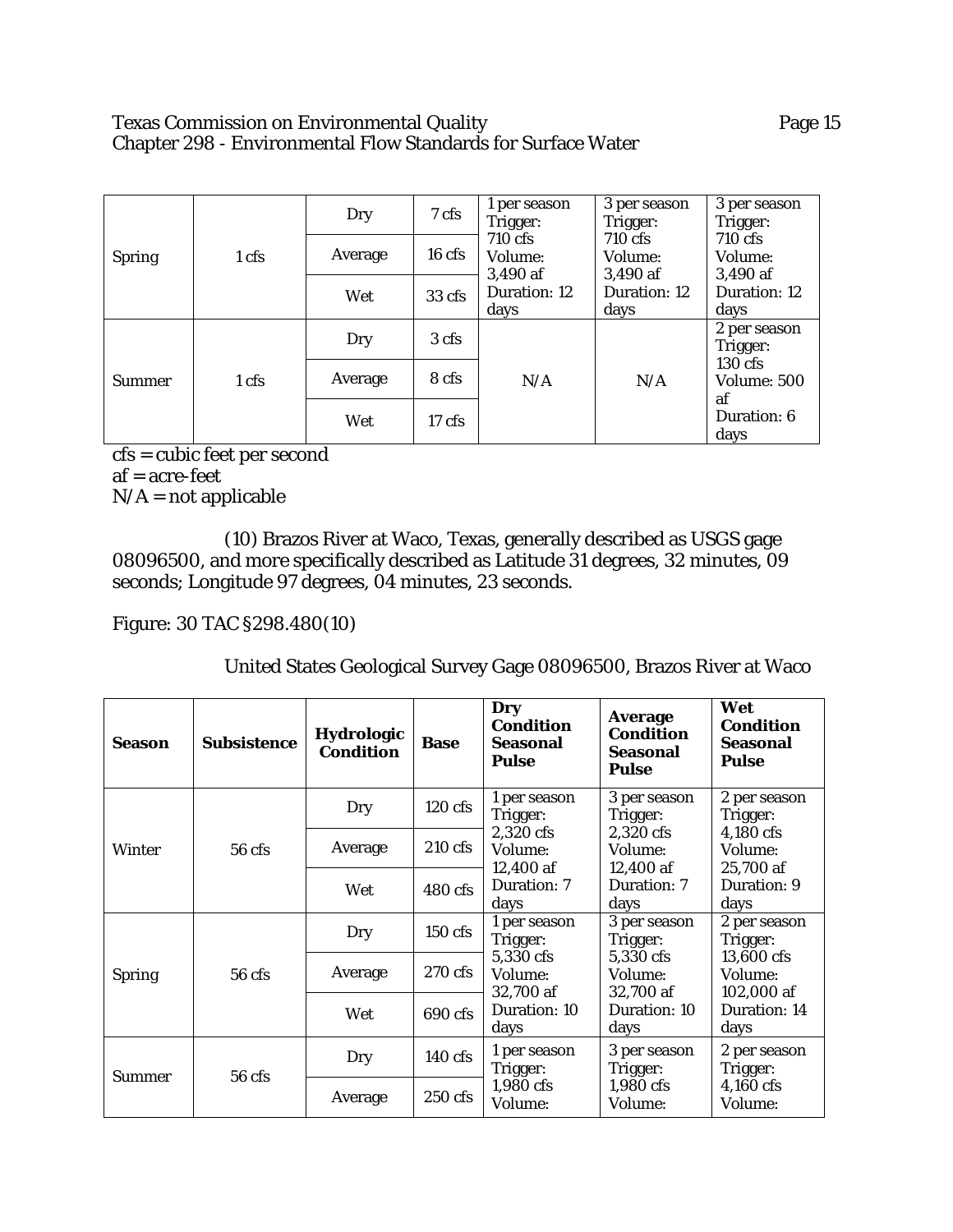## Texas Commission on Environmental Quality **Page 16** Chapter 298 - Environmental Flow Standards for Surface Water

| Wet | 590 cfs | $10,500$ af<br>Duration: 7 | $10,500$ af<br>Duration: 7 | 26,400 af<br>Duration: 10 |
|-----|---------|----------------------------|----------------------------|---------------------------|
|     |         | davs                       | davs                       | davs                      |

cfs = cubic feet per second af = acre-feet  $N/A$  = not applicable

(11) Leon River at Gatesville, Texas, generally described as USGS gage 08100500, and more specifically described as Latitude 31 degrees, 26 minutes, 05 seconds; Longitude 97 degrees, 45 minutes, 30 seconds.

Figure: 30 TAC §298.480(11)

United States Geological Survey Gage 08100500, Leon River at Gatesville

| <b>Season</b> | <b>Subsistence</b> | Hydrologic<br><b>Condition</b> | <b>Base</b>      | Dry<br><b>Condition</b><br><b>Seasonal</b><br><b>Pulse</b>                                | <b>Average</b><br><b>Condition</b><br>Seasonal<br><b>Pulse</b> | Wet<br><b>Condition</b><br>Seasonal<br><b>Pulse</b> |
|---------------|--------------------|--------------------------------|------------------|-------------------------------------------------------------------------------------------|----------------------------------------------------------------|-----------------------------------------------------|
| Winter        |                    | Dry                            | 9 cfs            |                                                                                           |                                                                | 2 per season<br>Trigger:                            |
|               | 1 cfs              | Average                        | $20$ cfs         | N/A                                                                                       | N/A                                                            | $100$ cfs<br>Volume: 540<br>af                      |
|               |                    | Wet                            | $52 \text{ cfs}$ |                                                                                           |                                                                | Duration: 6<br>days                                 |
|               | 1 cfs              | Dry                            | $10$ cfs         | 1 per season<br>Trigger:<br>340 cfs<br><b>Volume: 1,910</b><br>af<br>Duration: 10<br>days | 3 per season<br>Trigger:                                       | 2 per season<br>Trigger:                            |
| <b>Spring</b> |                    | Average                        | 24 cfs           |                                                                                           | 340 cfs<br>Volume:<br>1,910 af                                 | 630 cfs<br>Volume:<br>4,050 af                      |
|               |                    | Wet                            | 54 cfs           |                                                                                           | Duration: 10<br>days                                           | Duration: 13<br>days                                |
| Summer        | 1 cfs              | Dry                            | 4 cfs            | 1 per season<br>Trigger:                                                                  | 3 per season<br>Trigger:                                       | 2 per season<br>Trigger:                            |
|               |                    | Average                        | 12 cfs           | 58 cfs<br>Volume: 220                                                                     | 58 cfs<br>Volume: 220                                          | 140 cfs<br>Volume: 600                              |
|               |                    | Wet                            | $27 \text{ cfs}$ | af<br>Duration: 4<br>days                                                                 | af<br>Duration: 4<br>days                                      | af<br>Duration: 6<br>days                           |

cfs = cubic feet per second af = acre-feet

 $N/A$  = not applicable

(12) Lampasas River near Kempner, Texas, generally described as USGS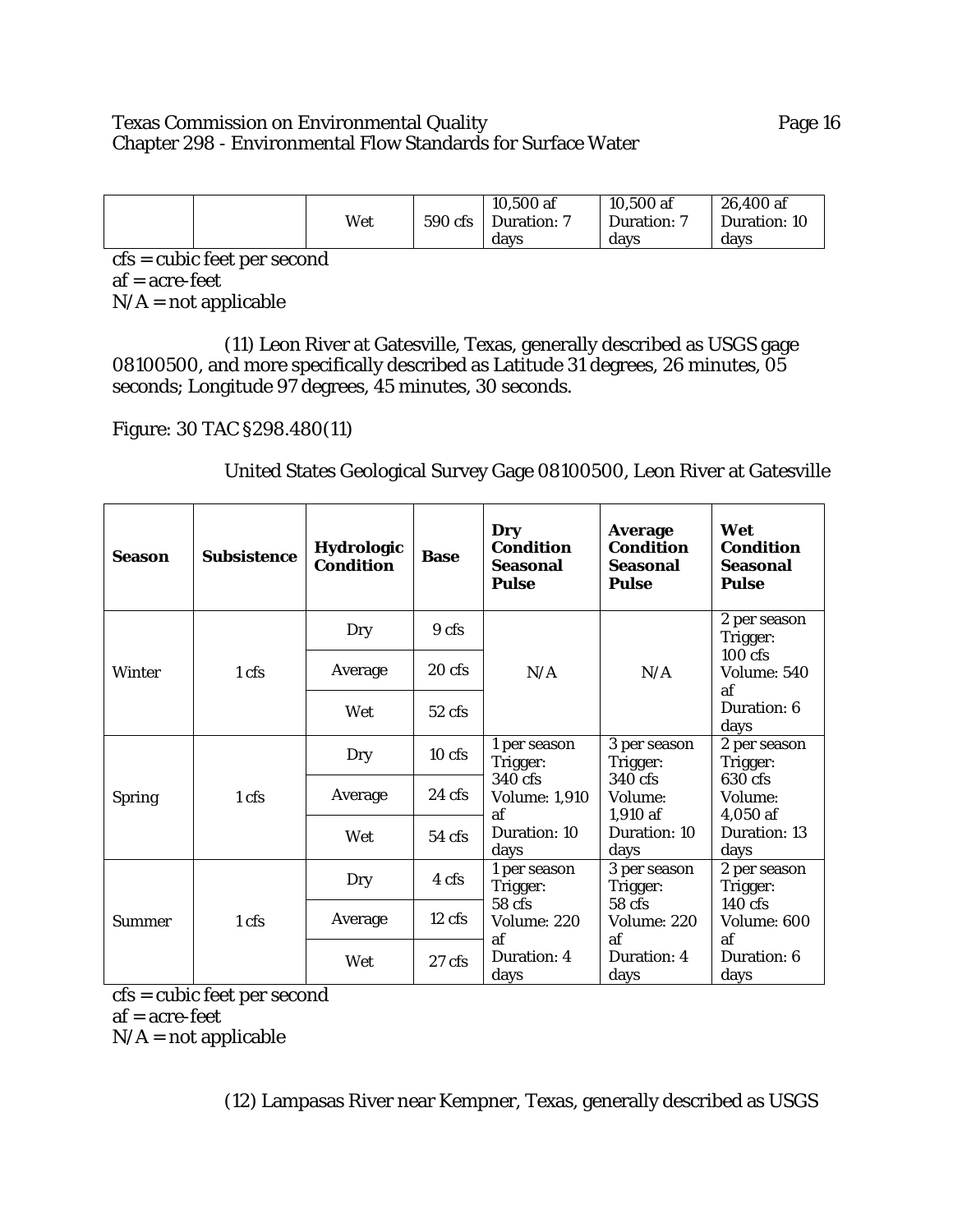### Texas Commission on Environmental Quality Page 17 Chapter 298 - Environmental Flow Standards for Surface Water

gage 08103800, and more specifically described as Latitude 31 degrees, 04 minutes, 45 seconds; Longitude 98 degrees, 00 minutes, 59 seconds.

Figure: 30 TAC §298.480(12)

United States Geological Survey Gage 08103800, Lampasas River near Kempner

| <b>Season</b> | <b>Subsistence</b> | <b>Hydrologic</b><br><b>Condition</b> | <b>Base</b>      | Dry<br><b>Condition</b><br>Seasonal<br><b>Pulse</b>        | <b>Average</b><br><b>Condition</b><br><b>Seasonal</b><br><b>Pulse</b> | Wet<br><b>Condition</b><br>Seasonal<br><b>Pulse</b> |
|---------------|--------------------|---------------------------------------|------------------|------------------------------------------------------------|-----------------------------------------------------------------------|-----------------------------------------------------|
| Winter        |                    | Dry                                   | 18 cfs           | 1 per season<br>Trigger:                                   | 3 per season<br>Trigger:                                              | 2 per season<br>Trigger:                            |
|               | $10$ cfs           | Average                               | $27 \text{ cfs}$ | 78 cfs<br>Volume: 430<br>af<br>Duration: 8<br>days         | 78 cfs<br>Volume: 430<br>Volume:<br>af                                | 190 cfs<br>$1,150$ af                               |
|               |                    | Wet                                   | 39 cfs           |                                                            | Duration: 8<br>days                                                   | Duration: 11<br>days                                |
|               | $10$ cfs           | Dry                                   | $21 \text{ cfs}$ | 1 per season<br>Trigger:<br>780 cfs<br>Volume:<br>4,020 af | 3 per season<br>Trigger:                                              | 2 per season<br>Trigger:                            |
| <b>Spring</b> |                    | Average                               | 29 cfs           |                                                            | 780 cfs<br>Volume:<br>$4,020$ af                                      | 1,310 cfs<br>Volume:<br>6,860 af                    |
|               |                    | Wet                                   | 43 cfs           | Duration: 13<br>days                                       | Duration: 13<br>days                                                  | Duration: 16<br>days                                |
| Summer        | $10$ cfs           | Dry                                   | 16 cfs           | 1 per season<br>Trigger:<br>77 cfs<br>Volume: 270<br>af    | 3 per season<br>Trigger:                                              | 2 per season<br>Trigger:                            |
|               |                    | Average                               | 23 cfs           |                                                            | 77 cfs<br>Volume: 270<br>af                                           | 190 cfs<br>Volume: 680<br>af                        |
|               |                    | Wet                                   | 32 cfs           | Duration: 4<br>days                                        | Duration: 4<br>days                                                   | Duration: 6<br>days                                 |

cfs = cubic feet per second

af = acre-feet

 $N/A$  = not applicable

(13) Little River near Little River, Texas, generally described as USGS gage 08104500, and more specifically described as Latitude 30 degrees, 57 minutes, 59 seconds; Longitude 97 degrees, 20 minutes, 45 seconds.

Figure: 30 TAC §298.480(13)

United States Geological Survey Gage 08104500, Little River near Little River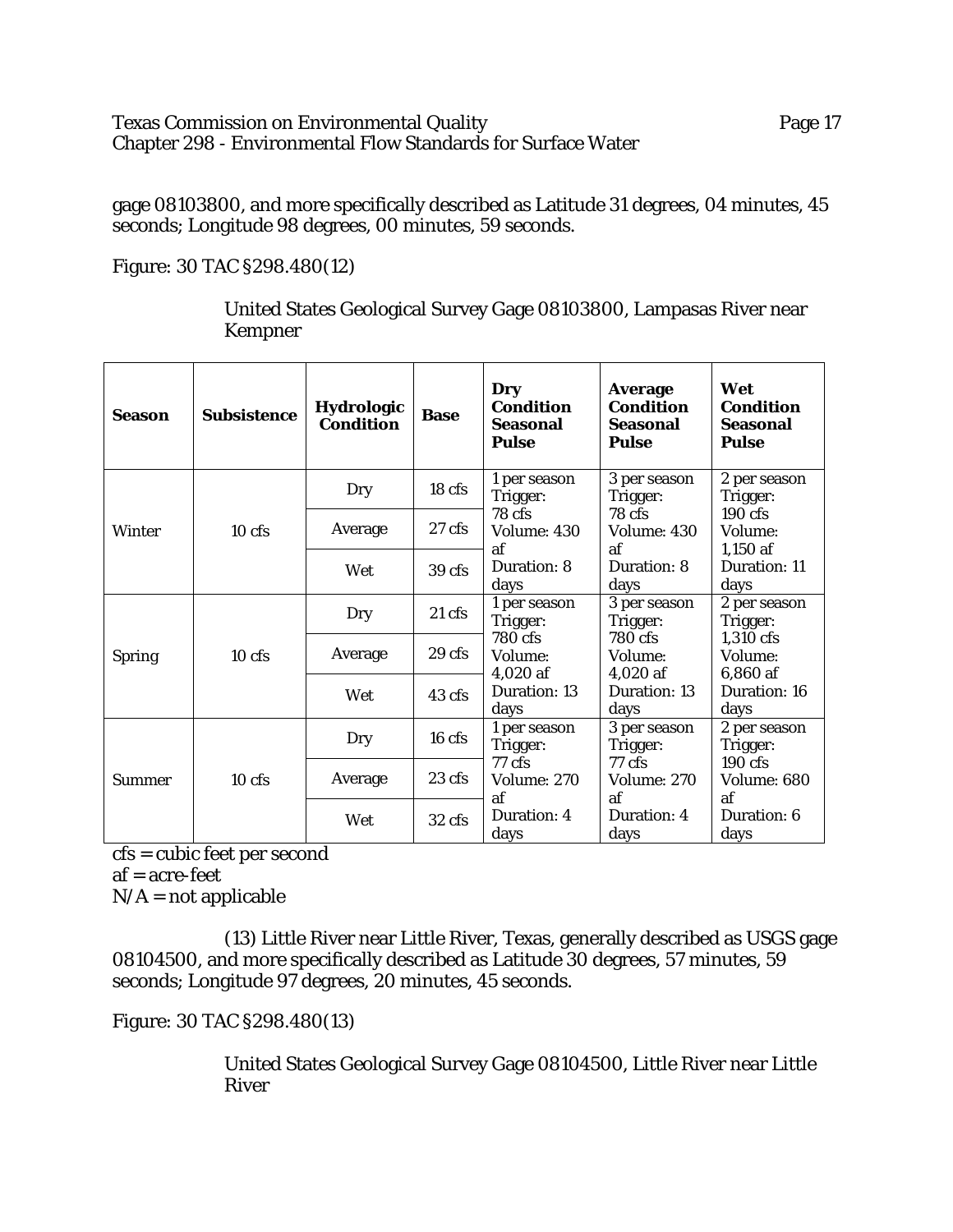## Texas Commission on Environmental Quality **Page 18** Page 18 Chapter 298 - Environmental Flow Standards for Surface Water

| <b>Season</b> | <b>Subsistence</b> | <b>Hydrologic</b><br><b>Condition</b> | <b>Base</b>      | <b>Dry</b><br><b>Condition</b><br><b>Seasonal</b><br><b>Pulse</b> | <b>Average</b><br><b>Condition</b><br><b>Seasonal</b><br><b>Pulse</b> | Wet<br><b>Condition</b><br><b>Seasonal</b><br><b>Pulse</b> |
|---------------|--------------------|---------------------------------------|------------------|-------------------------------------------------------------------|-----------------------------------------------------------------------|------------------------------------------------------------|
| Winter        |                    | Dry                                   | 82 cfs           | 1 per season<br>Trigger:                                          | 3 per season<br>Trigger:                                              | 2 per season<br>Trigger:                                   |
|               | 55 cfs             | Average                               | $110$ cfs        | 520 cfs<br>Volume:                                                | 520 cfs<br>Volume:                                                    | 1,600 cfs<br>Volume:                                       |
|               |                    | Wet                                   | 190 cfs          | 2,350 af<br>Duration: 5<br>days                                   | 2,350 af<br>Duration: 5<br>days                                       | 11,800 af<br>Duration: 11<br>days                          |
|               | $55$ cfs           | Dry                                   | $95 \text{ cfs}$ | 1 per season<br>Trigger:                                          | 3 per season<br>Trigger:                                              | 2 per season<br>Trigger:                                   |
| <b>Spring</b> |                    | Average                               | 150 cfs          | 1,420 cfs<br>Volume:<br>9,760 af                                  | 1,420 cfs<br>Volume:<br>9,760 af                                      | 3,290 cfs<br>Volume:<br>32,200 af                          |
|               |                    | Wet                                   | 340 cfs          | Duration: 10<br>days                                              | Duration: 10<br>days                                                  | Duration: 17<br>days                                       |
| <b>Summer</b> | $55$ cfs           | Dry                                   | 84 cfs           | 1 per season<br>Trigger:                                          | 3 per season<br>Trigger:                                              | 2 per season<br>Trigger:                                   |
|               |                    | Average                               | $120$ cfs        | 430 cfs<br><b>Volume: 1,560</b><br>af                             | 430 cfs<br>Volume:<br>1,560 af                                        | $1,060$ cfs<br>Volume:<br>5,890 af                         |
|               |                    | Wet                                   | 200 cfs          | Duration: 4<br>days                                               | Duration: 4<br>days                                                   | Duration: 8<br>days                                        |

cfs = cubic feet per second af = acre-feet

 $N/A$  = not applicable

(14) Little River near Cameron, Texas, generally described as USGS gage 08106500, and more specifically described as Latitude 30 degrees, 50 minutes, 06 seconds; Longitude 96 degrees, 56 minutes, 47 seconds.

Figure: 30 TAC §298.480(14)

# United States Geological Survey Gage 08106500, Little River near Cameron

| <b>Season</b> | Subsistence      | Hydrologic<br><b>Condition</b> | <b>Base</b> | Dry<br><b>Condition</b><br><b>Seasonal</b><br><b>Pulse</b> | Average<br><b>Condition</b><br>Seasonal<br><b>Pulse</b> | Wet<br><b>Condition</b><br><b>Seasonal</b><br><b>Pulse</b> |
|---------------|------------------|--------------------------------|-------------|------------------------------------------------------------|---------------------------------------------------------|------------------------------------------------------------|
| <b>Winter</b> | $32 \text{ cfs}$ | Dry                            | 110 cfs     | per season<br>Trigger:                                     | 3 per season<br>Trigger:                                | 2 per season<br>Trigger:                                   |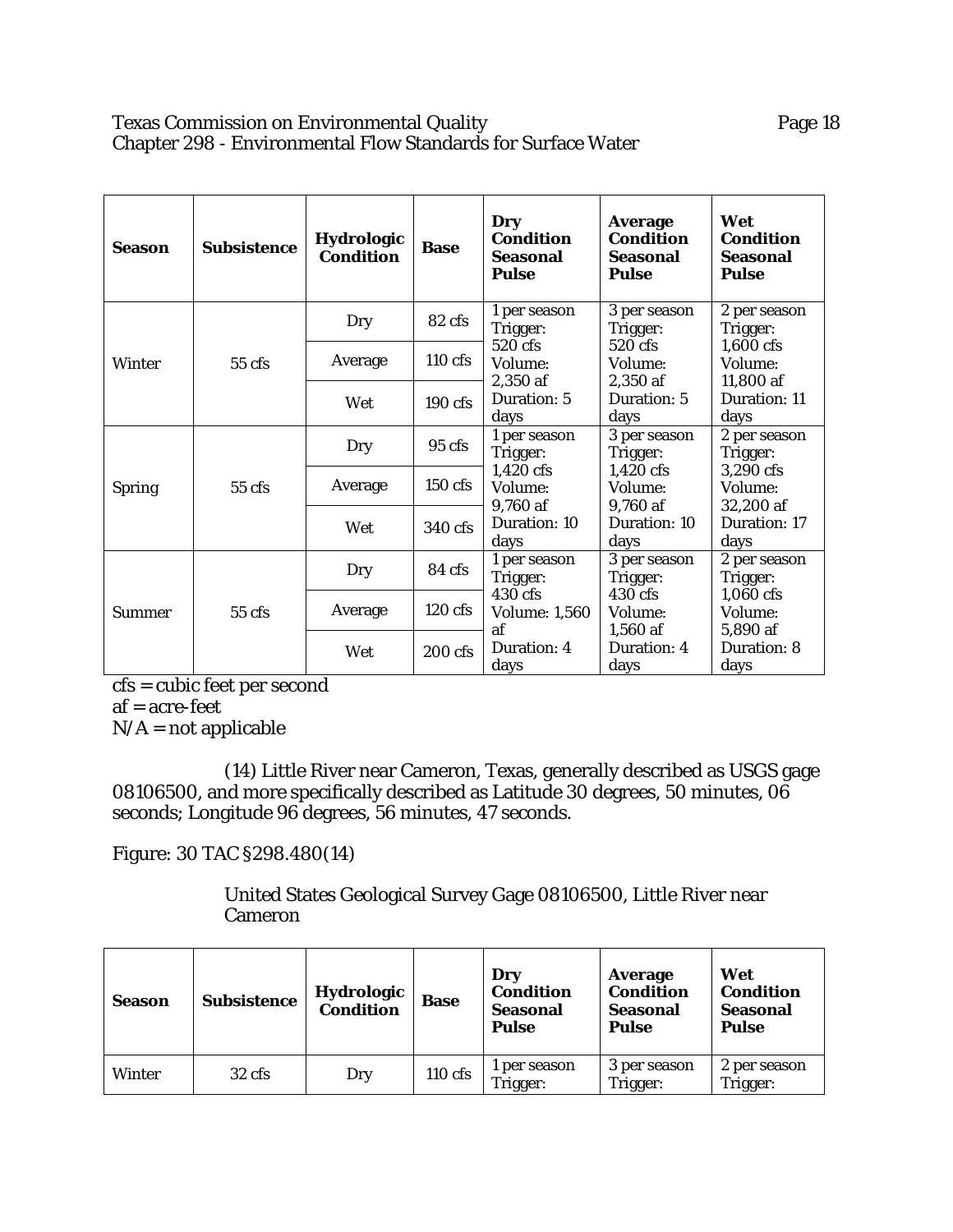## Texas Commission on Environmental Quality **Page 19** Page 19 Chapter 298 - Environmental Flow Standards for Surface Water

|               |                  | Average | $190$ cfs         | 1,080 cfs<br><b>Volume:</b>                                                           | $1,080$ cfs<br>Volume:            | 2,140 cfs<br>Volume:              |
|---------------|------------------|---------|-------------------|---------------------------------------------------------------------------------------|-----------------------------------|-----------------------------------|
|               |                  | Wet     | $460$ cfs         | 6.680 af<br>Duration: 8<br>days                                                       | 6.680 af<br>Duration: 8<br>days   | 14,900 af<br>Duration: 10<br>days |
| <b>Spring</b> | $32 \text{ cfs}$ | Dry     | $140 \text{ cfs}$ | 1 per season<br>Trigger:<br>3,200 cfs<br>Volume:<br>23,900 af<br>Duration: 12<br>days | 3 per season<br>Trigger:          | 2 per season<br>Trigger:          |
|               |                  | Average | 310 cfs           |                                                                                       | 3,200 cfs<br>Volume:<br>23,900 af | 4,790 cfs<br>Volume:<br>38,400 af |
|               |                  | Wet     | 760 cfs           |                                                                                       | Duration: 12<br>days              | Duration: 14<br>days              |
|               | $32 \text{ cfs}$ | Dry     | 97 cfs            | 1 per season<br>Trigger:                                                              | 3 per season<br>Trigger:          | 2 per season<br>Trigger:          |
| Summer        |                  | Average | $160 \text{ cfs}$ | 560 cfs<br>Volume:<br>2,860 af<br>Duration: 6<br>days                                 | 560 cfs<br>Volume:<br>2,860 af    | 990 cfs<br>Volume:<br>5,550 af    |
|               |                  | Wet     | 330 cfs           |                                                                                       | Duration: 6<br>days               | Duration: 8<br>days               |

cfs = cubic feet per second af = acre-feet  $N/A = not$  applicable

(15) Brazos River at SH 21 near Bryan, Texas, generally described as USGS gage 08108700, and more specifically described as Latitude 30 degrees, 37 minutes, 36 seconds; Longitude 96 degrees, 32 minutes, 38 seconds.

Figure: 30 TAC §298.480(15)

United States Geological Survey Gage 08108700, Brazos River at SH 21 near Bryan

| <b>Season</b> | <b>Subsistence</b> | <b>Hydrologic</b><br><b>Condition</b> | <b>Base</b> | Dry<br><b>Condition</b><br>Seasonal<br><b>Pulse</b>                                                                                                                                                                                       | <b>Average</b><br><b>Condition</b><br><b>Seasonal</b><br>Pulse | Wet<br><b>Condition</b><br>Seasonal<br>Pulse |
|---------------|--------------------|---------------------------------------|-------------|-------------------------------------------------------------------------------------------------------------------------------------------------------------------------------------------------------------------------------------------|----------------------------------------------------------------|----------------------------------------------|
| <b>Winter</b> |                    | Dry                                   | 540 cfs     | 3 per season<br>1 per season<br>Trigger:<br>Trigger:<br>Trigger:<br>3,230 cfs<br>3,320 cfs<br>5,570 cfs<br>Volume:<br>Volume:<br>Volume:<br>41,900 af<br>$21.100$ af<br>$21,100$ af<br>Duration: 7<br>Duration: 7<br>days<br>days<br>days |                                                                | 2 per season                                 |
|               | 300 cfs            | Average                               | 860 cfs     |                                                                                                                                                                                                                                           |                                                                |                                              |
|               |                    | Wet                                   | 1,760 cfs   |                                                                                                                                                                                                                                           |                                                                | Duration: 10                                 |
| <b>Spring</b> | 300 cfs            | Dry                                   | 710 cfs     | 1 per season<br>Trigger:<br>6,050 cfs<br>Volume:                                                                                                                                                                                          | 3 per season<br>Trigger:<br>6,050 cfs<br>Volume:               | 2 per season<br>Trigger:                     |
|               |                    | Average                               | $1,260$ cfs |                                                                                                                                                                                                                                           |                                                                | 10,400 cfs<br>Volume:                        |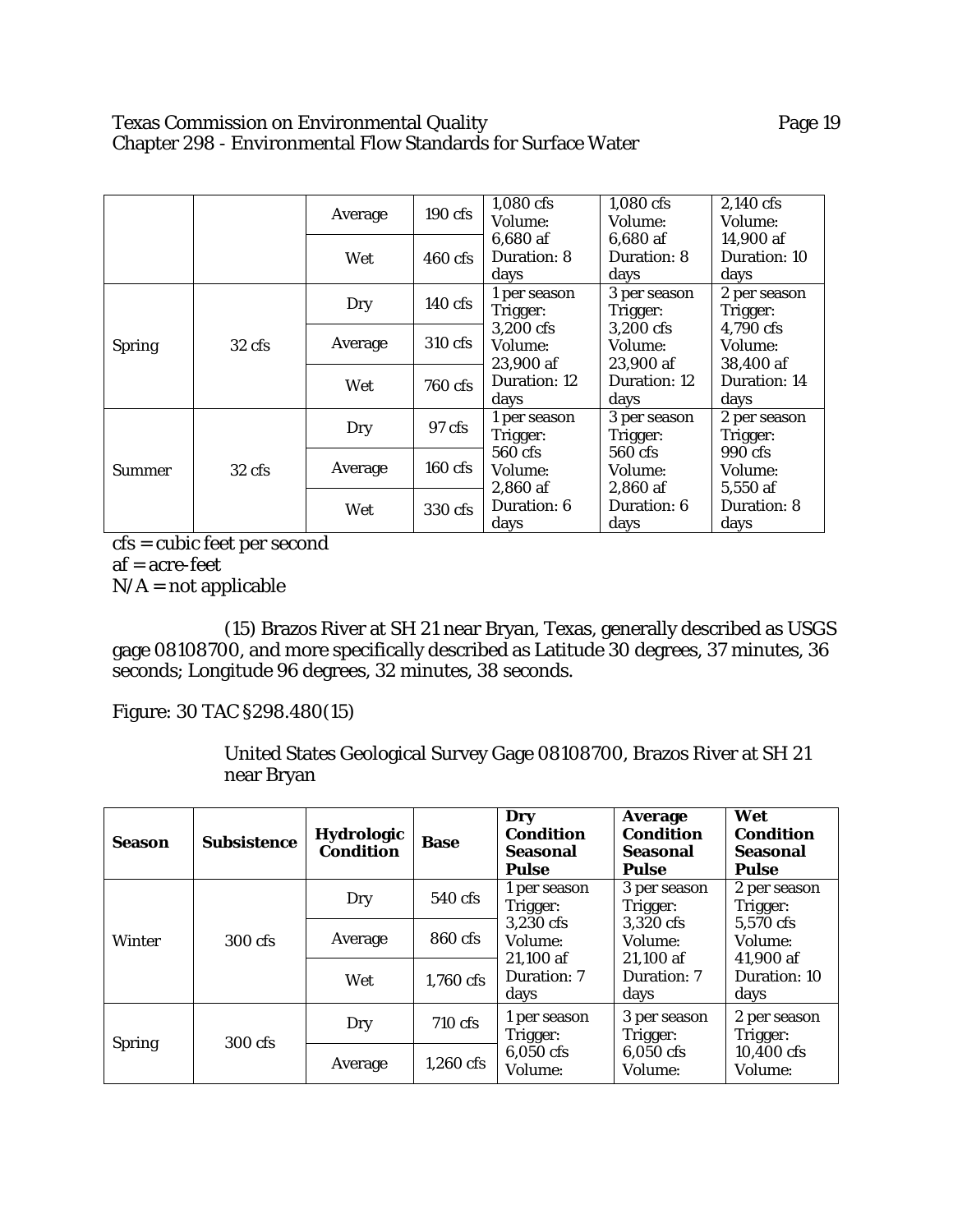## Texas Commission on Environmental Quality **Page 20** Page 20 Chapter 298 - Environmental Flow Standards for Surface Water

|               |         | Wet     | 2,460 cfs | 49,000 af<br>Duration: 11<br>days                                                   | 49,000 af<br>Duration: 11<br>days    | 97,000 af<br>Duration: 14<br>days |
|---------------|---------|---------|-----------|-------------------------------------------------------------------------------------|--------------------------------------|-----------------------------------|
| <b>Summer</b> | 300 cfs | Dry     | 630 cfs   | 1 per season<br>Trigger:<br>2,060 cfs<br>Volume:<br>12,700 af<br>Duration:7<br>days | 3 per season<br>Trigger:<br>Trigger: | 2 per season                      |
|               |         | Average | 920 cfs   |                                                                                     | 2,060 cfs<br>Volume:<br>12,700 af    | 2,990 cfs<br>Volume:<br>20,100 af |
|               |         | Wet     | 1,470 cfs |                                                                                     | Duration: 7<br>days                  | Duration: 8<br>days               |

cfs = cubic feet per second af = acre-feet  $N/A$  = not applicable

(16) Navasota River near Easterly, Texas, generally described as USGS gage 08110500, and more specifically described as Latitude 31 degrees, 10 minutes, 12 seconds; Longitude 96 degrees, 17 minutes, 51 seconds.

Figure: 30 TAC §298.480(16)

United States Geological Survey Gage 08110500, Navasota River near Easterly

| Season        | <b>Subsistence</b> | <b>Hydrologic</b><br><b>Condition</b> | <b>Base</b>       | Dry<br><b>Condition</b><br>Seasonal<br><b>Pulse</b>                                       | <b>Average</b><br><b>Condition</b><br><b>Seasonal</b><br><b>Pulse</b>                                                                     | Wet<br><b>Condition</b><br>Seasonal<br><b>Pulse</b> |
|---------------|--------------------|---------------------------------------|-------------------|-------------------------------------------------------------------------------------------|-------------------------------------------------------------------------------------------------------------------------------------------|-----------------------------------------------------|
| Winter        |                    | Dry                                   | 9 cfs             | 1 per season<br>Trigger:                                                                  | 3 per season<br>Trigger:<br>Trigger:<br>260 cfs<br>800 cfs<br>Volume:<br>Volume:<br>5,440 af<br>$1,610$ af<br>Duration: 9<br>days<br>days | 2 per season                                        |
|               | 1 cfs              | Average                               | $14 \text{ cfs}$  | 260 cfs<br><b>Volume: 1,610</b><br>af                                                     |                                                                                                                                           |                                                     |
|               |                    | Wet                                   | 23 cfs            | Duration: 9<br>days                                                                       |                                                                                                                                           | Duration: 12                                        |
| <b>Spring</b> | 1 cfs              | Dry                                   | $10$ cfs          | 1 per season<br>Trigger:<br>720 cfs<br>Volume:<br>4,590 af<br><b>Duration: 11</b><br>days | 3 per season<br>Trigger:<br>Trigger:<br>720 cfs<br>1,340 cfs<br>Volume:<br>Volume:<br>4,590 af<br>8,990 af<br>Duration: 11<br>days        | 2 per season                                        |
|               |                    | Average                               | 19 <sub>cfs</sub> |                                                                                           |                                                                                                                                           |                                                     |
|               |                    | Wet                                   | 29 <sub>cs</sub>  |                                                                                           |                                                                                                                                           | Duration: 13<br>days                                |
| Summer        | 1 cfs              | Dry                                   | 3 cfs             | N/A                                                                                       | N/A                                                                                                                                       | 2 per season<br>Trigger:                            |
|               |                    | Average                               | 8 cfs             |                                                                                           |                                                                                                                                           | 49 cfs<br>Volume: 220<br>af                         |
|               |                    | Wet                                   | $16$ cfs          |                                                                                           |                                                                                                                                           | Duration: 5<br>days                                 |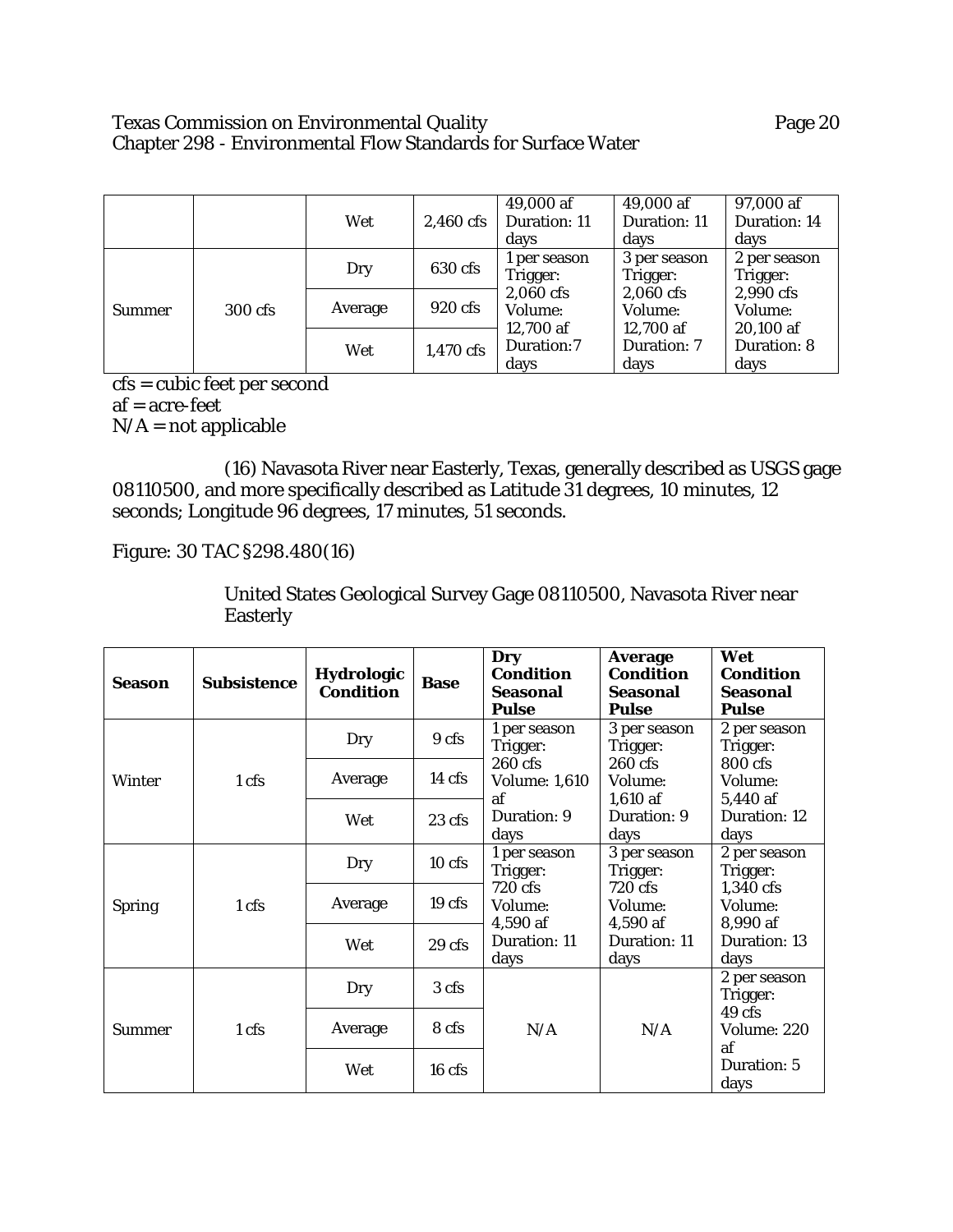Texas Commission on Environmental Quality Page 21 Chapter 298 - Environmental Flow Standards for Surface Water

cfs = cubic feet per second af = acre-feet  $N/A$  = not applicable

(17) Brazos River near Hempstead, Texas, generally described as USGS gage 08111500, and more specifically described as Latitude 30 degrees, 07 minutes, 44 seconds; Longitude 96 degrees, 11 minutes, 15 seconds.

Figure: 30 TAC §298.480(17)

| <b>Season</b> | <b>Subsistence</b> | Hydrologic<br><b>Condition</b> | <b>Base</b> | Dry<br><b>Condition</b><br><b>Seasonal</b><br><b>Pulse</b>                            | <b>Average</b><br><b>Condition</b><br><b>Seasonal</b><br><b>Pulse</b> | Wet<br><b>Condition</b><br>Seasonal<br><b>Pulse</b> |
|---------------|--------------------|--------------------------------|-------------|---------------------------------------------------------------------------------------|-----------------------------------------------------------------------|-----------------------------------------------------|
| Winter        |                    | Dry                            | 920 cfs     | 1 per season<br>Trigger:                                                              | 3 per season<br>Trigger:                                              | 2 per season<br>Trigger:                            |
|               | 510 cfs            | Average                        | $1,440$ cfs | 5,720 cfs<br>Volume:<br>49,800 af<br>Duration: 10<br>days                             | 5,720 cfs<br>Volume:<br>49,800 af                                     | 11,200 cfs<br>Volume:<br>125,000 af                 |
|               |                    | Wet                            | 2,890 cfs   |                                                                                       | Duration: 10<br>days                                                  | Duration: 15<br>days                                |
|               | 510 cfs            | Dry                            | 1,130 cfs   | 1 per season<br>Trigger:<br>8,530 cfs<br>Volume:<br>85,000 af<br>Duration: 13<br>days | 3 per season<br>Trigger:                                              | 2 per season<br>Trigger:                            |
| <b>Spring</b> |                    | Average                        | 1,900 cfs   |                                                                                       | 8,530 cfs<br>Volume:<br>85,000 af                                     | 16,800 cfs<br>Volume:<br>219,000 af                 |
|               |                    | Wet                            | 3,440 cfs   |                                                                                       | Duration: 13<br>days                                                  | Duration: 19<br>days                                |
| <b>Summer</b> | 510 cfs            | Dry                            | 950 cfs     | 1 per season<br>Trigger:<br>2,620 cfs<br>Volume:<br>17,000 af                         | 3 per season<br>Trigger:                                              | 2 per season<br>Trigger:                            |
|               |                    | Average                        | 1,330 cfs   |                                                                                       | 2,620 cfs<br>Volume:<br>17,000 af                                     | 5,090 cfs<br>Volume:<br>40,900 af                   |
|               |                    | Wet                            | 2,050 cfs   | Duration: 7<br>days                                                                   | Duration: 7<br>days                                                   | Duration: 9<br>days                                 |

United States Geological Survey Gage 08111500, Brazos River near Hempstead

cfs = cubic feet per second

 $af = acre-free$ 

 $N/A$  = not applicable

(18) Brazos River at Richmond, Texas, generally described as USGS gage 08114000, and more specifically described as Latitude 29 degrees, 34 minutes, 56 seconds; Longitude 95 degrees, 45 minutes, 27 seconds.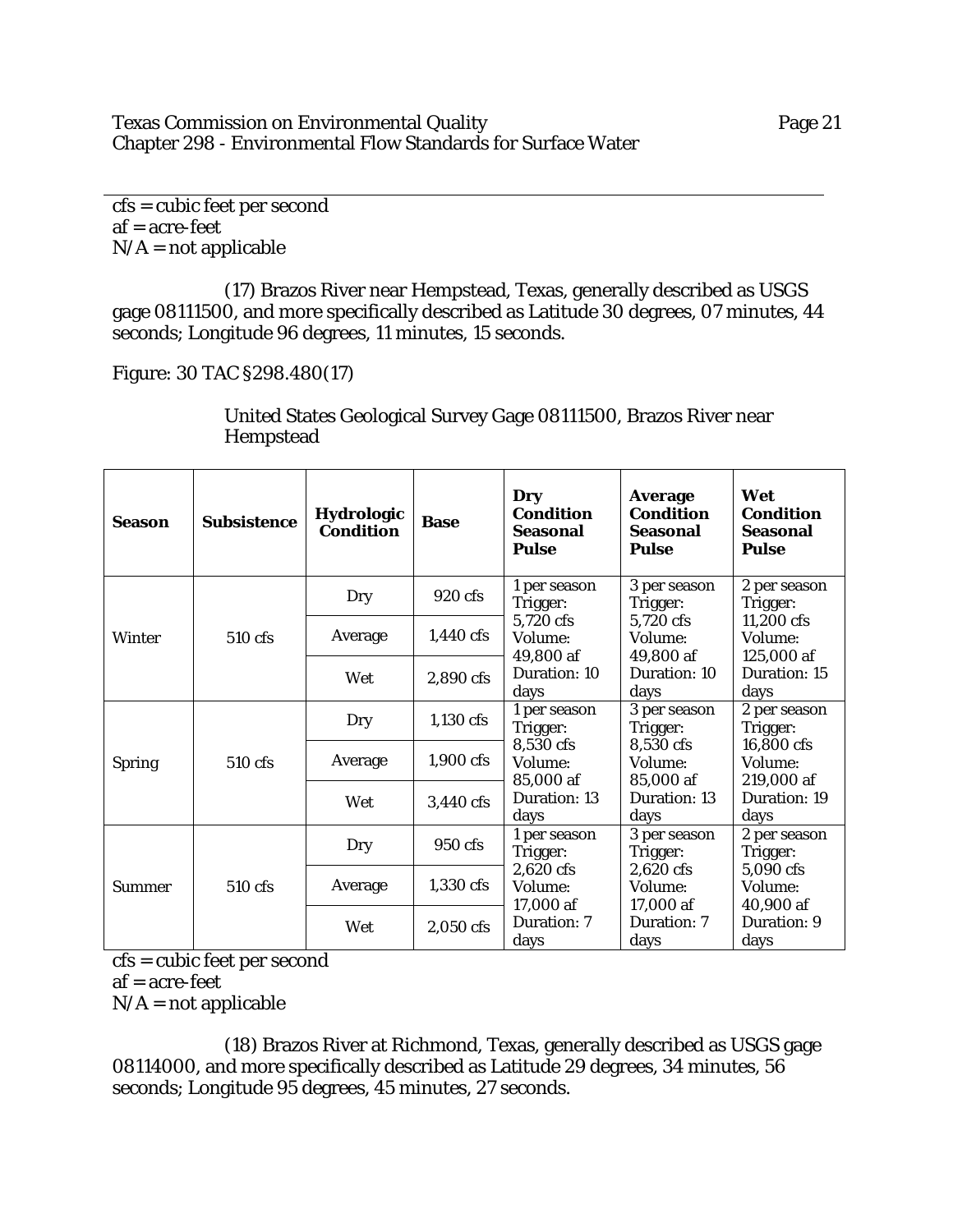## Texas Commission on Environmental Quality **Page 22** Page 22 Chapter 298 - Environmental Flow Standards for Surface Water

## Figure: 30 TAC §298.480(18)

| <b>Season</b> | <b>Subsistence</b> | Hydrologic<br><b>Condition</b> | <b>Base</b> | Dry<br><b>Condition</b><br>Seasonal<br><b>Pulse</b> | <b>Average</b><br><b>Condition</b><br>Seasonal<br><b>Pulse</b> | Wet<br><b>Condition</b><br>Seasonal<br><b>Pulse</b> |
|---------------|--------------------|--------------------------------|-------------|-----------------------------------------------------|----------------------------------------------------------------|-----------------------------------------------------|
| Winter        |                    | Dry                            | 990 cfs     | 1 per season<br>Trigger:                            | 3 per season<br>Trigger:                                       | 2 per season<br>Trigger:                            |
|               | 550 cfs            | Average                        | $1,650$ cfs | 6,410 cfs<br>Volume:<br>60,600 af                   | 6,410 cfs<br>Volume:<br>60,600 af                              | 12,400 cfs<br>Volume:<br>150,000 af                 |
|               |                    | Wet                            | 3,310 cfs   | Duration: 11<br>days                                | Duration: 11<br>days                                           | Duration: 16<br>days                                |
|               | 550 cfs            | Dry                            | $1,190$ cfs | 1 per season<br>Trigger:                            | 3 per season<br>Trigger:                                       | 2 per season<br>Trigger:                            |
| <b>Spring</b> |                    | Average                        | 2,140 cfs   | 8,930 cfs<br>Volume:<br>94,000 af                   | 8,930 cfs<br>Volume:<br>94,000 af                              | 16,300 cfs<br>Volume:<br>215,000 af                 |
|               |                    | Wet                            | 3,980 cfs   | Duration: 13<br>days                                | Duration: 13<br>days                                           | Duration: 19<br>days                                |
| <b>Summer</b> | 550 cfs            | Dry                            | 930 cfs     | 1 per season<br>Trigger:                            | 3 per season<br>Trigger:                                       | 2 per season<br>Trigger:                            |
|               |                    | Average                        | 1,330 cfs   | 2,460 cfs<br>Volume:                                | 2,460 cfs<br>Volume:                                           | 5,430 cfs<br>Volume:                                |
|               |                    | Wet                            | 2,190 cfs   | 16,400 af<br>Duration: 6<br>days                    | 16,400 af<br>Duration: 6<br>days                               | 46,300 af<br>Duration: 10<br>days                   |

# United States Geological Survey Gage 08114000, Brazos River at Richmond

cfs = cubic feet per second

af = acre-feet

 $N/A$  = not applicable

(19) Brazos River near Rosharon, Texas, generally described as USGS gage 08116650, and more specifically described as Latitude 29 degrees, 20 minutes, 58 seconds; Longitude 95 degrees, 34 minutes, 56 seconds.

Figure: 30 TAC §298.480(19)

United States Geological Survey Gage 08116650, Brazos River near Rosharon

| <b>Season</b> | Subsistence | <b>Hydrologic</b><br><b>Condition</b> | <b>Base</b> | Drv<br><b>Condition</b><br><b>Seasonal</b><br><b>Pulse</b> | Average<br><b>Condition</b><br>Seasonal<br><b>Pulse</b> | Wet<br><b>Condition</b><br>Seasonal<br><b>Pulse</b> |
|---------------|-------------|---------------------------------------|-------------|------------------------------------------------------------|---------------------------------------------------------|-----------------------------------------------------|
|---------------|-------------|---------------------------------------|-------------|------------------------------------------------------------|---------------------------------------------------------|-----------------------------------------------------|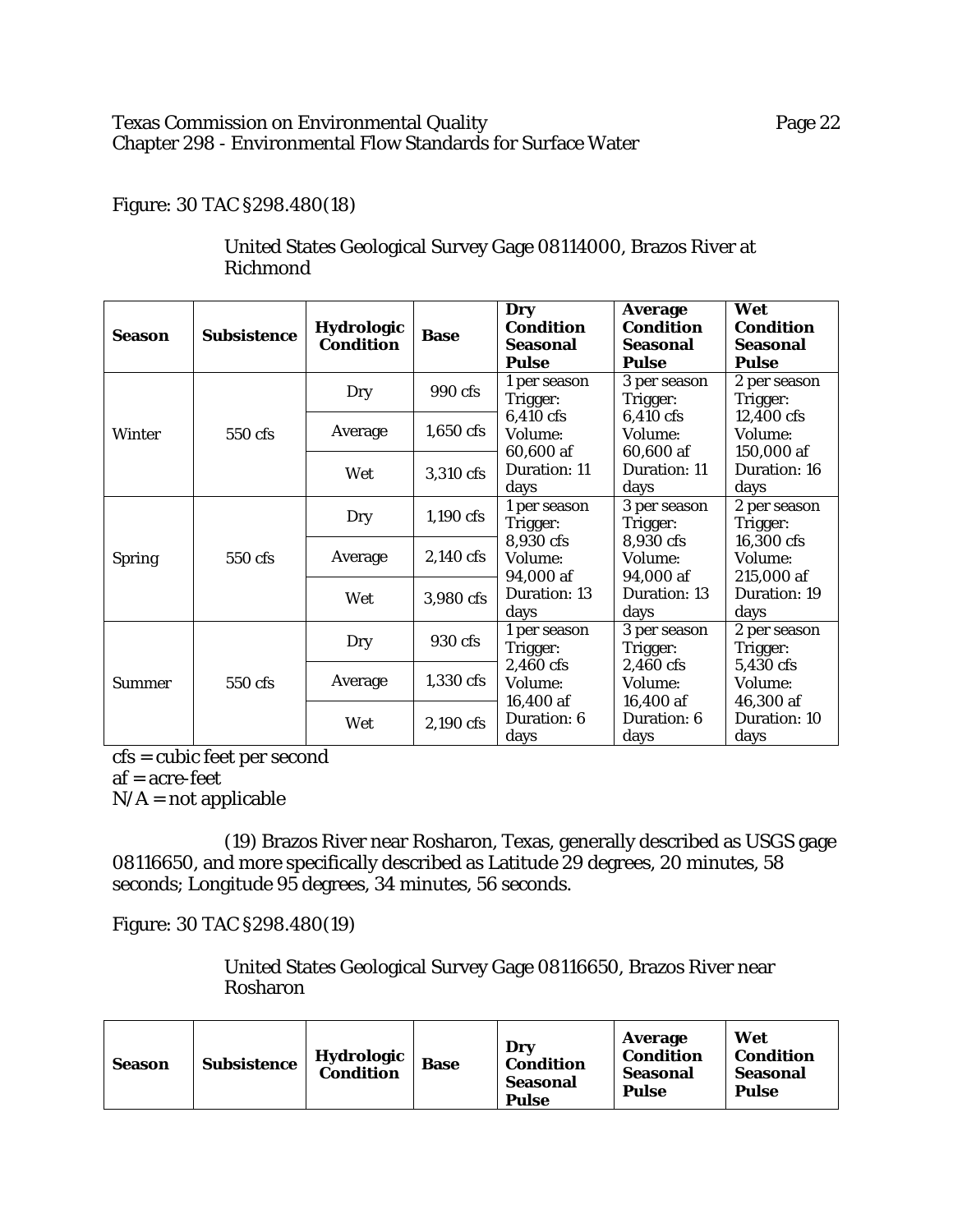## Texas Commission on Environmental Quality **Page 23** Page 23 Chapter 298 - Environmental Flow Standards for Surface Water

| <b>Winter</b> |         | Dry     | $1,140$ cfs | 1 per season<br>Trigger:                                                              | 3 per season<br>Trigger:          | 2 per season<br>Trigger:           |
|---------------|---------|---------|-------------|---------------------------------------------------------------------------------------|-----------------------------------|------------------------------------|
|               | 430 cfs | Average | 2,090 cfs   | 9,090 cfs<br>Volume:                                                                  | 9,090 cfs<br>Volume:              | 13,600 cfs<br>Volume:              |
|               |         | Wet     | 4,700 cfs   | 94,700 af<br>Duration: 12<br>days                                                     | 94,700 af<br>Duration: 12<br>days | 168,000 af<br>Duration: 16<br>days |
| <b>Spring</b> | 430 cfs | Dry     | $1,250$ cfs | 1 per season<br>Trigger:<br>6,580 cfs<br>Volume:<br>58.500 af<br>Duration: 10<br>days | 3 per season<br>Trigger:          | 2 per season<br>Trigger:           |
|               |         | Average | 2,570 cfs   |                                                                                       | $6,580$ cfs<br>Volume:            | 14,200 cfs<br>Volume:              |
|               |         | Wet     | 4,740 cfs   |                                                                                       | 58,500 af<br>Duration: 10<br>days | 184,000 af<br>Duration: 18<br>days |
| <b>Summer</b> |         | Dry     | 930 cfs     | 1 per season<br>Trigger:                                                              | 3 per season<br>Trigger:          | 2 per season<br>Trigger:           |
|               | 430 cfs | Average | 1,420 cfs   | 2,490 cfs<br>Volume:<br>14,900 af<br>Duration: 6<br>days                              | 2,490 cfs<br><b>Volume:</b>       | $4,980$ cfs<br>Volume:             |
|               |         | Wet     | 2,630 cfs   |                                                                                       | 14,900 af<br>Duration: 6<br>days  | 39,100 af<br>Duration: 9<br>days   |

cfs = cubic feet per second

af = acre-feet

 $N/A$  = not applicable

(20) San Bernard River near Boling, Texas, generally described as USGS gage 08117500, and more specifically described as Latitude 29 degrees, 18 minutes, 48 seconds; Longitude 95 degrees, 53 minutes, 37 seconds.

Figure: 30 TAC §298.480(20)

United States Geological Survey Gage 08117500, San Bernard River near Boling

| <b>Season</b> | <b>Subsistence</b> | <b>Hydrologic</b><br><b>Condition</b> | <b>Base</b>      | Dry<br><b>Condition</b><br><b>Seasonal</b><br><b>Pulse</b>                               | <b>Average</b><br><b>Condition</b><br><b>Seasonal</b><br>Pulse                   | Wet<br><b>Condition</b><br>Seasonal<br>Pulse |
|---------------|--------------------|---------------------------------------|------------------|------------------------------------------------------------------------------------------|----------------------------------------------------------------------------------|----------------------------------------------|
| Winter        | $11 \text{ cfs}$   | Dry                                   | $23 \text{ cfs}$ | 1 per season<br>Trigger:<br>510 cfs<br><b>Volume: 3,710</b><br>af<br>Duration: 8<br>days | 3 per season<br>Trigger:<br>Trigger:                                             | 2 per season                                 |
|               |                    | Average                               | 43 cfs           |                                                                                          | 510 cfs<br>Volume:                                                               | $1,060$ cfs<br>Volume:                       |
|               |                    | Wet                                   | $73 \text{ cfs}$ |                                                                                          | 3.710 af<br>Duration: 8<br>days                                                  | 9,370 af<br>Duration: 12<br>days             |
| <b>Spring</b> | $11 \text{ cfs}$   | Dry                                   | $32 \text{ cfs}$ | 1 per season<br>Trigger:<br>350 cfs<br>Volume:                                           | 3 per season<br>Trigger:<br>Trigger:<br>680 cfs<br>350 cfs<br>Volume:<br>Volume: | 2 per season                                 |
|               |                    | Average                               | 53 cfs           |                                                                                          |                                                                                  |                                              |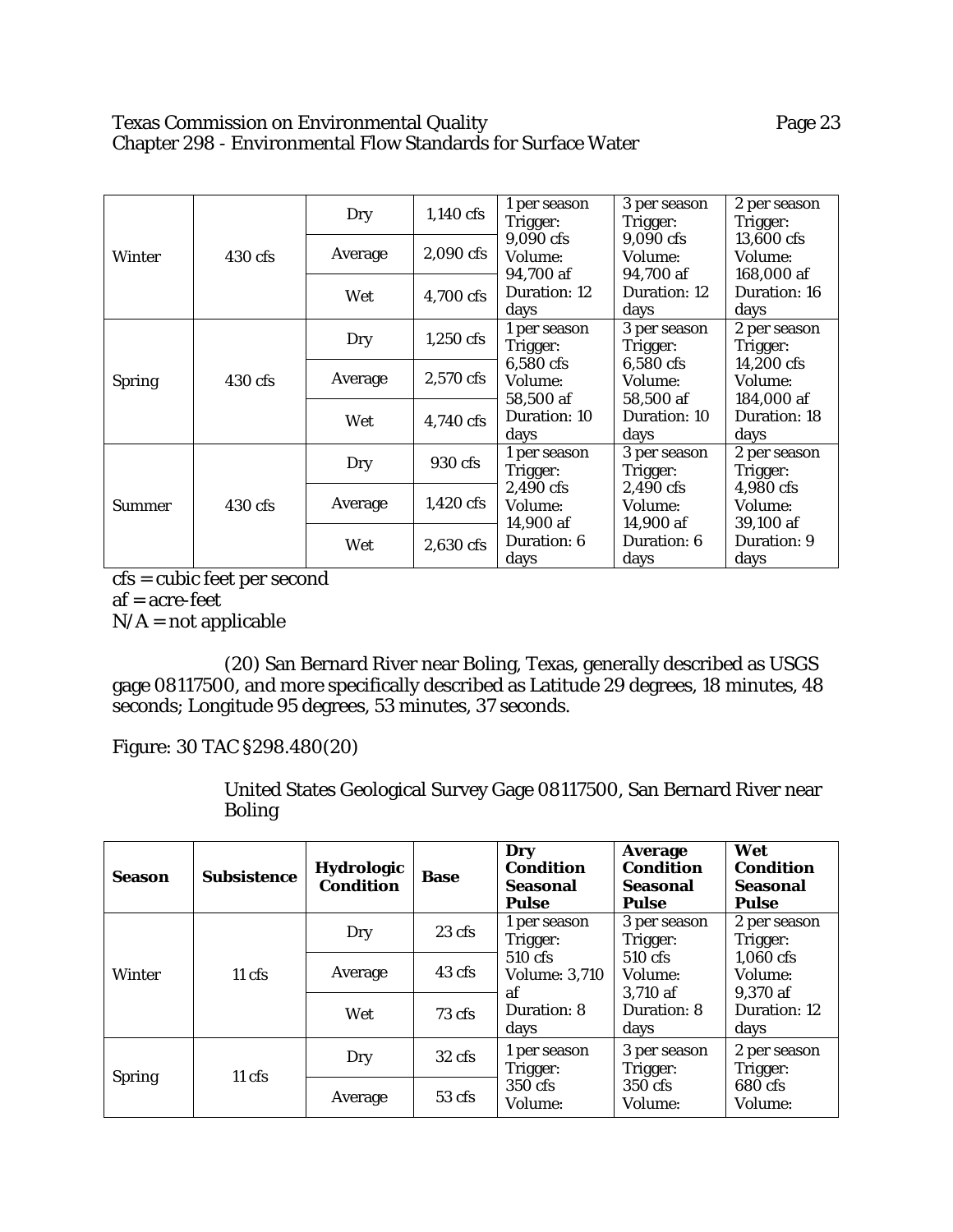#### Texas Commission on Environmental Quality Page 24 Chapter 298 - Environmental Flow Standards for Surface Water

|        |                  | Wet     | $85 \text{ cfs}$ | 2,360 af<br>Duration: 7<br>days  | 2,360 af<br>Duration: 7<br>days                                                                            | 5,300 af<br>Duration: 10<br>days |
|--------|------------------|---------|------------------|----------------------------------|------------------------------------------------------------------------------------------------------------|----------------------------------|
| Summer |                  | Dry     | 64 cfs           | 1 per season<br>Trigger:         | 3 per season<br>Trigger:<br>Trigger:<br>470 cfs<br>300 cfs<br>Volume:<br>Volume:<br>2,480 af<br>$4,050$ af | 2 per season                     |
|        | $11 \text{ cfs}$ | Average | 98 cfs           | 300 cfs<br>Volume:<br>$2,480$ af |                                                                                                            |                                  |
|        |                  | Wet     | $140$ cfs        | Duration: 9<br>days              | Duration: 9<br>days                                                                                        | Duration: 10<br>days             |

cfs = cubic feet per second af = acre-feet  $N/A$  = not applicable

Adopted February 12, 2014 Effective March 6, 2014

## **§298.485. Water Right Permit Conditions.**

(a) For water right permits with an authorization to store or divert water from the Brazos River and its associated tributaries, and from the Brazos-Colorado Coastal Basin, and to which the environmental flow standards apply, that are issued after the effective date of this subchapter, the water right permit or amendment shall contain flow restriction special conditions that are adequate to protect the environmental flow standards of this subchapter.

(b) For water right permits with an authorization to divert water in the Brazos River Basin and the Brazos-Colorado Coastal Basin at a rate less than 20% of the pulse trigger level requirements of an applicable high flow pulse at a measurement point, as described in §298.480 of this title (relating to Environmental Flow Standards), and to which the environmental flow standards apply, that are issued after the effective date of this subchapter, the water right permit or amendment shall contain flow restriction special conditions that are adequate to protect the environmental flow standards of this subchapter; however, no special conditions are necessary to preserve or pass that applicable high flow pulse.

(c) For water right permit applications that request only to increase authorized storage by up to 15%, in the Palo Pinto Creek watershed, and to which the environmental flow standards apply, that are issued after the effective date of this subchapter, the water right permit or amendment shall contain flow restriction special conditions that are adequate to protect the environmental flow standards of this subchapter; however, no special conditions are necessary to preserve or pass any otherwise applicable high flow pulses.

Adopted February 12, 2014 Effective March 6, 2014